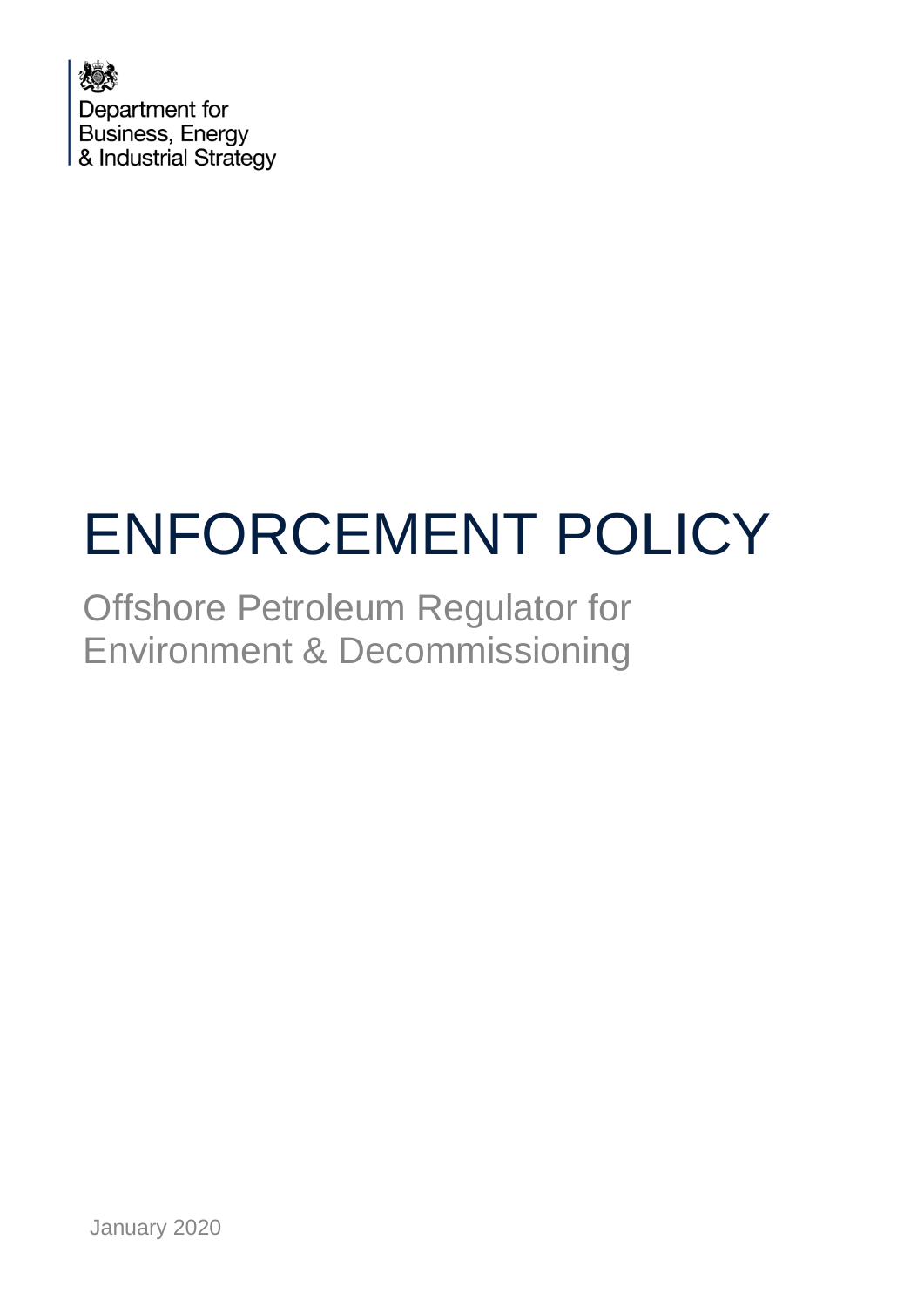



© Crown copyright 2020

This publication is licensed under the terms of the Open Government Licence v3.0 except where otherwise stated. To view this licence, visit [nationalarchives.gov.uk/doc/open-government-licence/version/3](http://nationalarchives.gov.uk/doc/open-government-licence/version/3/) or write to the Information Policy Team, The National Archives, Kew, London TW9 4DU, or email: [psi@nationalarchives.gsi.gov.uk.](mailto:psi@nationalarchives.gsi.gov.uk)

Where we have identified any third-party copyright information you will need to obtain permission from the copyright holders concerned.

Any enquiries regarding this publication should be sent to us at: [bst@beis.gov.uk](mailto:bst@beis.gov.uk)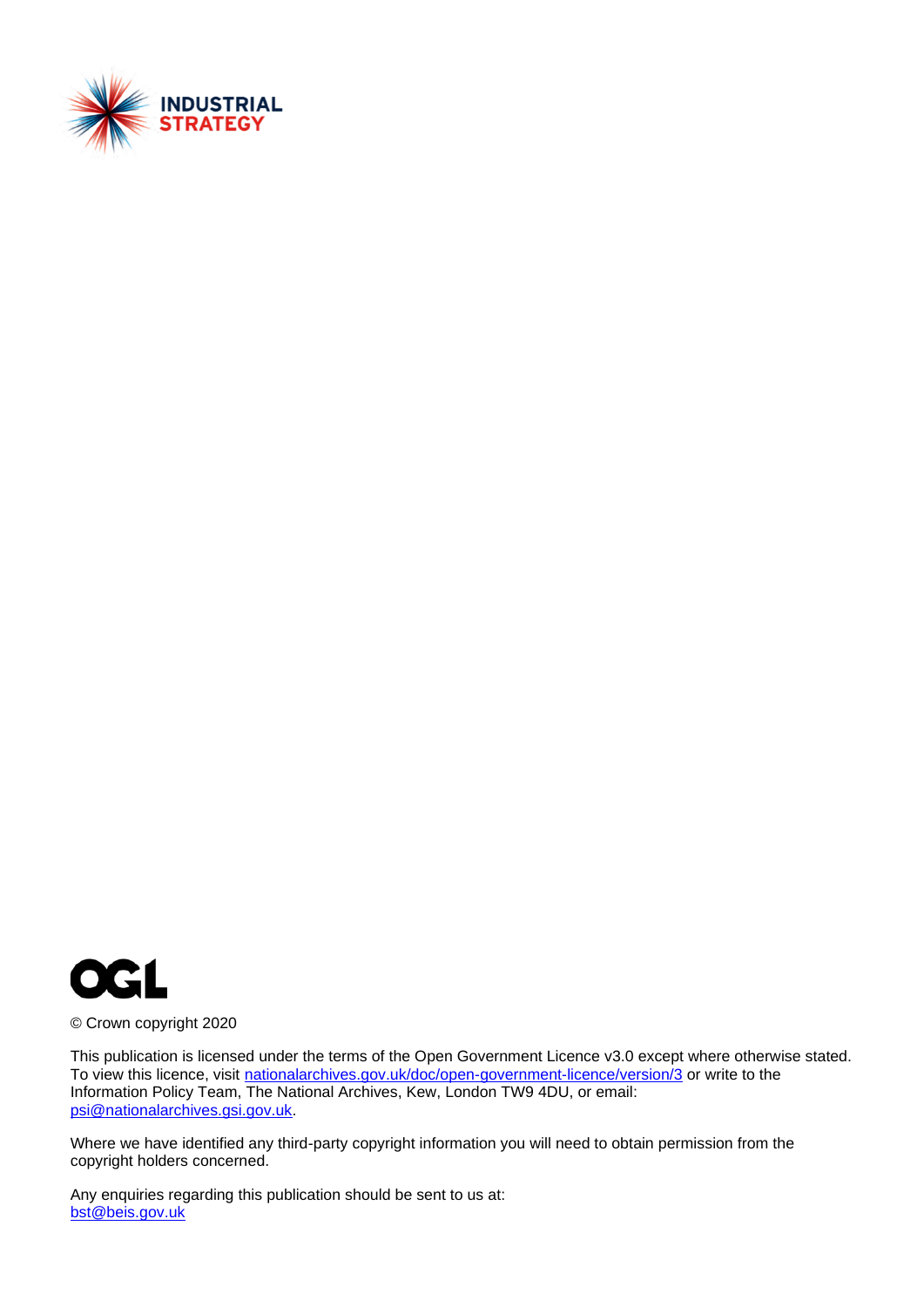# **Contents**

|                                                                                      | 17 |
|--------------------------------------------------------------------------------------|----|
|                                                                                      |    |
|                                                                                      | 17 |
| Managing the Decision to Pursue Prosecution or impose a Civil Sanction_________      | 18 |
|                                                                                      | 19 |
|                                                                                      |    |
| Concurrent use of Enforcement Methods and Communicating Outcomes_________________ 22 |    |
|                                                                                      | 22 |
|                                                                                      |    |
|                                                                                      |    |
|                                                                                      | 25 |
|                                                                                      |    |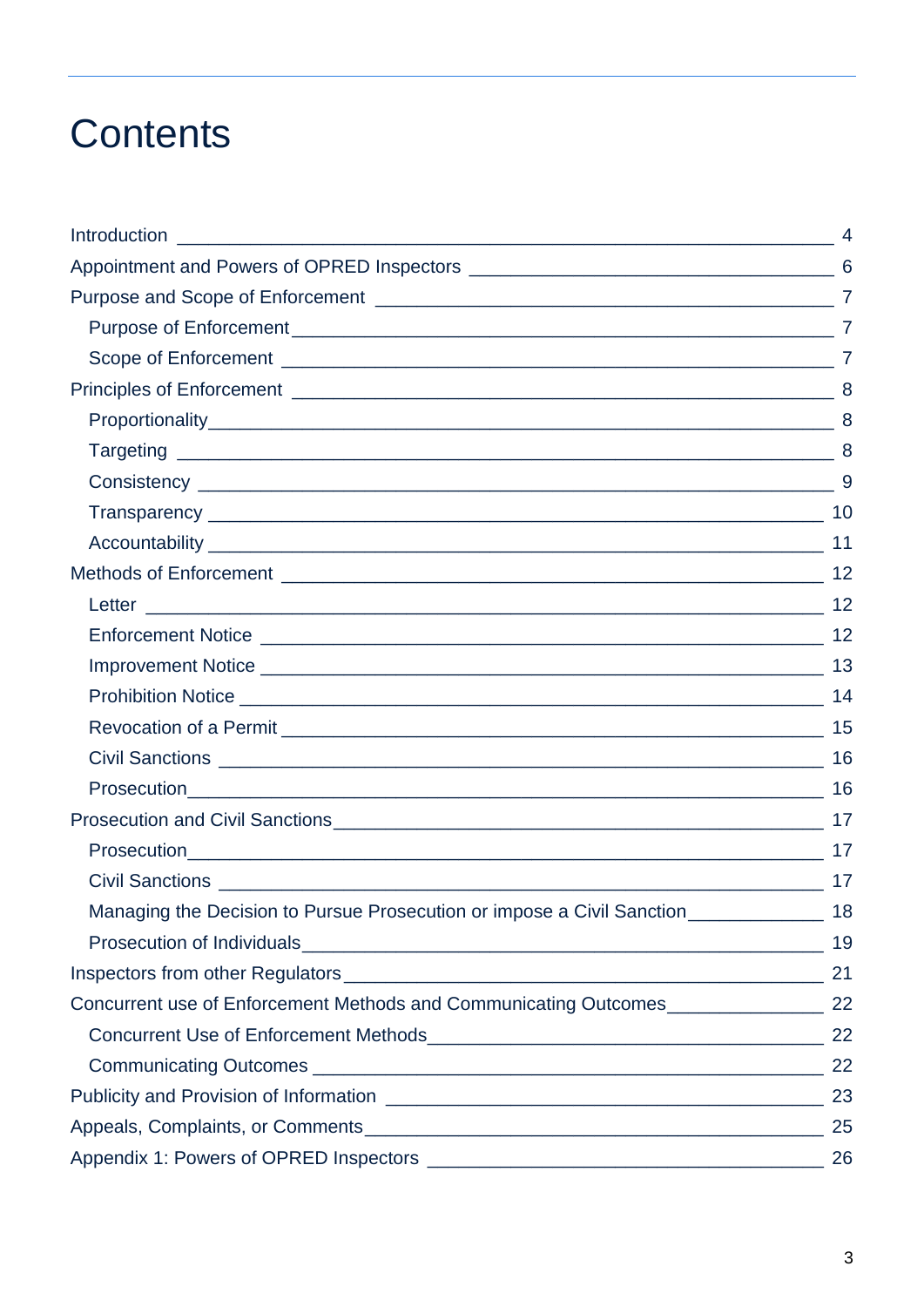# <span id="page-3-0"></span>Introduction

The Department for Business Energy & Industrial Strategy (BEIS), through its Offshore Petroleum Regulator for Environment and Decommissioning (OPRED), regulates the environmental aspects of offshore oil and gas exploration and production, offshore gas unloading and storage and offshore carbon dioxide storage activities, from exploration through production and/or storage to decommissioning.

OPRED also forms part of the Competent Authority (CA), established to implement the Offshore Safety Directive (OSD), in partnership with the Health and Safety Executive (HSE). The Offshore Safety Directive Regulator (OSDR) is the CA responsible for implementing the requirements of the EU Directive on the safety of offshore oil and gas operations. OPRED and HSE work in partnership as the OSDR to deliver the CA functions as required under the Directive.

OPRED and HSE have existing enforcement policies covering safety and the environment. Further information on the OSDR can be found at; [Offshore Safety Directive Regulator \(OSDR\)](http://www.hse.gov.uk/osdr/index.htm)

OPRED's vision is for a UK offshore oil and gas industry that works for everyone and minimises the impact on the environment and the taxpayer, which we will achieve through consistent, transparent and proportionate regulation of the offshore oil and gas industry throughout its lifecycle. Further details can be found at;

[https://www.gov.uk/government/organisations/offshore-petroleum-regulator-for-environment](https://www.gov.uk/government/organisations/offshore-petroleum-regulator-for-environment-and-decommissioning)[and-decommissioning.](https://www.gov.uk/government/organisations/offshore-petroleum-regulator-for-environment-and-decommissioning)

The Regulations that OPRED enforces on behalf of the Secretary of State for BEIS apply to a variety of organisations. These include appointed installation and well operators, nonproduction installation owners and operators of oil handling facilities (pipelines). Installation and well operators are also typically permit holders, or holders of consents, while undertaking certain offshore oil and gas activities. For the purposes of this document they will be collectively referred to as "Operators" unless specifically referred to otherwise.

OPRED monitors compliance with the requirements imposed on Operators by the relevant primary legislation and statutory instruments (Regulations). A list of the typical inspection powers available to OPRED Inspectors is provided within [Appendix 1:](#page-25-0) "Powers of OPRED Inspectors". Please refer to the individual regulations for specifics, as these powers can vary from regulation to regulation.

The enforcement methods available to OPRED are detailed in the relevant legislation and include: the serving of an Enforcement, Improvement or Prohibition Notice, revocation of a permit, the imposition of a Civil Sanction (which is distinct from a Civil Penalty available under the European Union Emissions Trading Scheme (EU ETS) or the Fluorinated Greenhouse Gases (Amendment) Regulations 2018) and referral for prosecution. OPRED also has a range of enforcement powers available to it under The Offshore Installations (Offshore Safety Directive) (Safety Case etc) Regulations 2015 and The Works Detrimental to Navigation (Powers and Duties of OPRED Inspectors) Regulations 2018.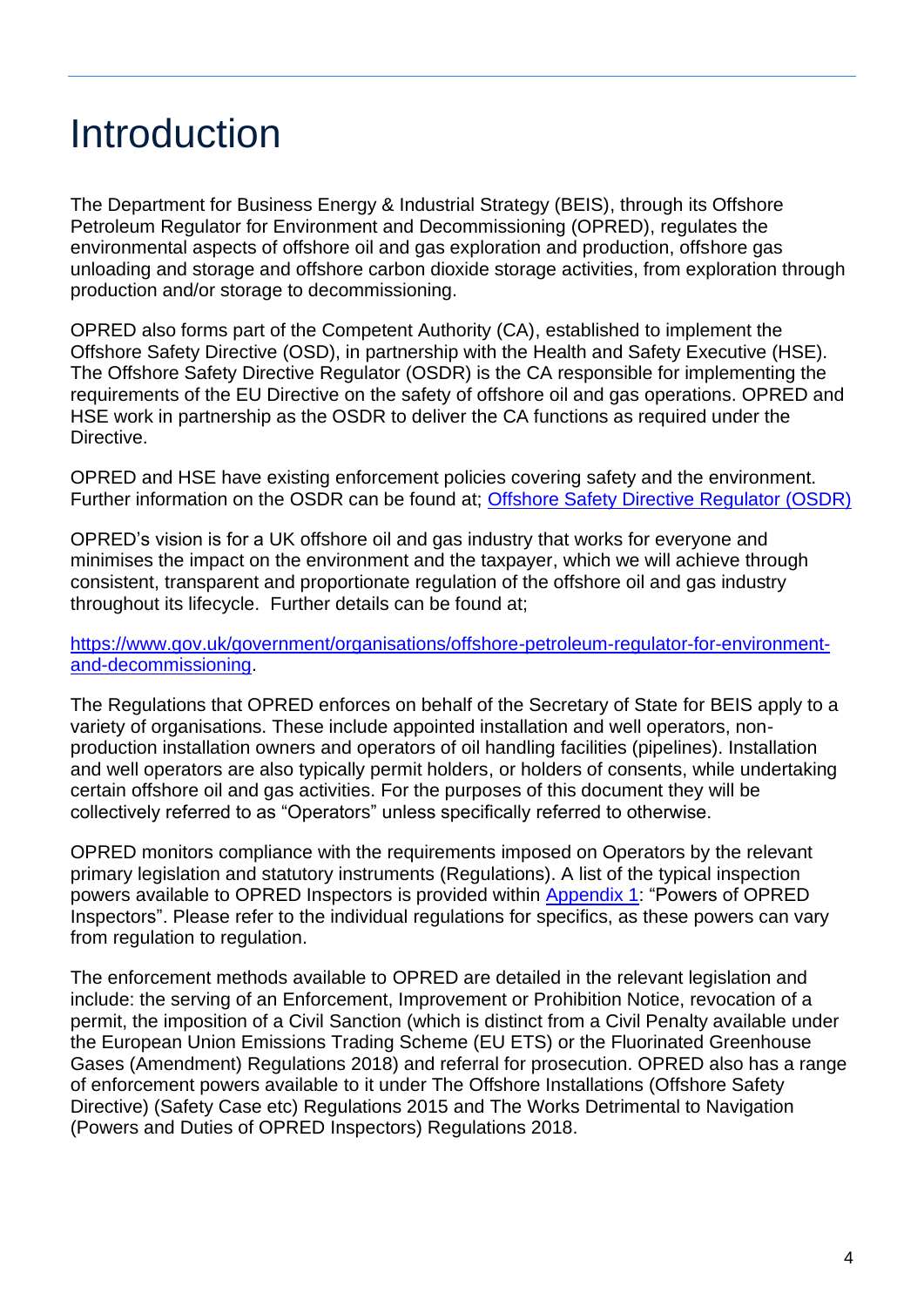This Policy sets out the general principles that OPRED will follow when considering enforcement action, including prosecution. It covers the key areas of:

- (i) Appointment and powers of OPRED Inspectors;
- (ii) Purpose and scope of enforcement;
- (iii) Principles of enforcement;
- (iv) Methods of enforcement;
- (v) Prosecution and Civil Sanctions;
- (vi) Inspectors from other Regulators;
- (vii) Concurrent use of enforcement methods and communicating outcomes;
- (viii) Publicity and provision of information; and
- (ix) Appeals, complaints or comments.

This Policy is written in the context of the regulatory regime existing at the time of publication. The principles of this Policy will apply to any future relevant legislation which contains enforcement powers. OPRED will update and re-issue this Policy where there are significant changes to the legislative regime or, the manner in which OPRED enforces the Regulations.

OPRED expects compliance with the requirements of the regulatory regime. In the event of non-compliance, OPRED will not hesitate to use its enforcement powers when and where appropriate in accordance with this Policy.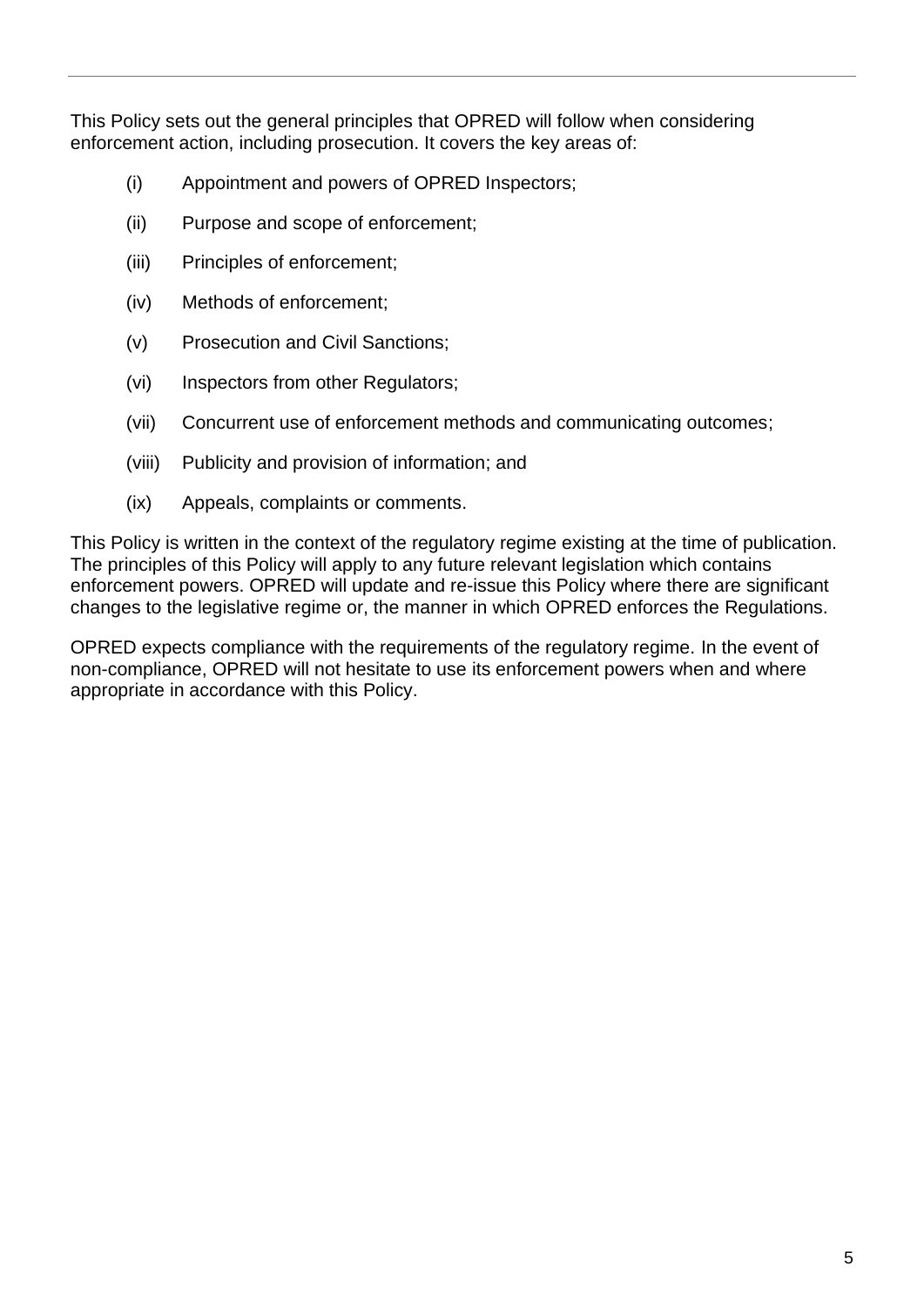# <span id="page-5-0"></span>Appointment and Powers of OPRED **Inspectors**

OPRED Inspectors are appointed by the Secretary of State and carry identification cards as evidence of that appointment. They have a number of powers under the legislative regime, which include the authority to:

- Investigate whether the requirements, restrictions or prohibitions imposed by the regulatory regime have been, or are being, complied with;
- Monitor the use, discharge or release of any offshore chemicals;
- Monitor any discharge or release of oil; and
- Report on the condition or operation of, or any discharges or releases from, any qualifying offshore combustion installation, as defined by the Regulations.

OPRED Inspectors exercise their powers by undertaking regulatory interventions, such as inspections or investigations, in order to gather evidence and form an opinion as to whether Operators have contravened the legislation, or are likely to do so.

An important aspect of gathering evidence is speaking to onshore and offshore personnel. On occasions, OPRED Inspectors may exercise their powers to conduct interviews with any person whom they have reasonable cause to believe is able to provide information relevant to any examination or investigation, and to require that person to sign a declaration as to the truth of their answers. OPRED Inspectors often refer to the information provided during the interview<sup>1</sup> as a witness statement. OPRED Inspectors will explain to the interviewee the purpose and nature of such interviews. If during this interview it becomes apparent that the individual may have committed an offence, the interview will be suspended and the individual will be advised to seek legal advice. Further information in respect of the prosecution of an individual is provided later in this policy.

In addition to interviews, OPRED Inspectors have the legal authority to take copies of documents and pieces of equipment, relevant to any examination or investigation, into their possession for examination. A full description of the typical powers available to an OPRED Inspector is detailed in [Appendix 1.](#page-25-0) However, it should not be assumed that if an OPRED Inspector exercises these powers that this will inevitably lead to enforcement. Rather, it is a matter of ensuring that the OPRED Inspector applies appropriate rigour and quality to the evidence gathering process.

A number of offences may arise where Operators or other persons fail to comply with the requirements of an OPRED Inspector. For example, failure to provide an OPRED Inspector with any information they have required which is relevant to any examination or investigation; wilfully obstructing an OPRED Inspector appointed by the Secretary of State; or knowingly or

 $1$  A declaration may be admissible against that person in a Criminal Court subject to the discretion of the Court to exclude it on the basis of applicable rules of evidence.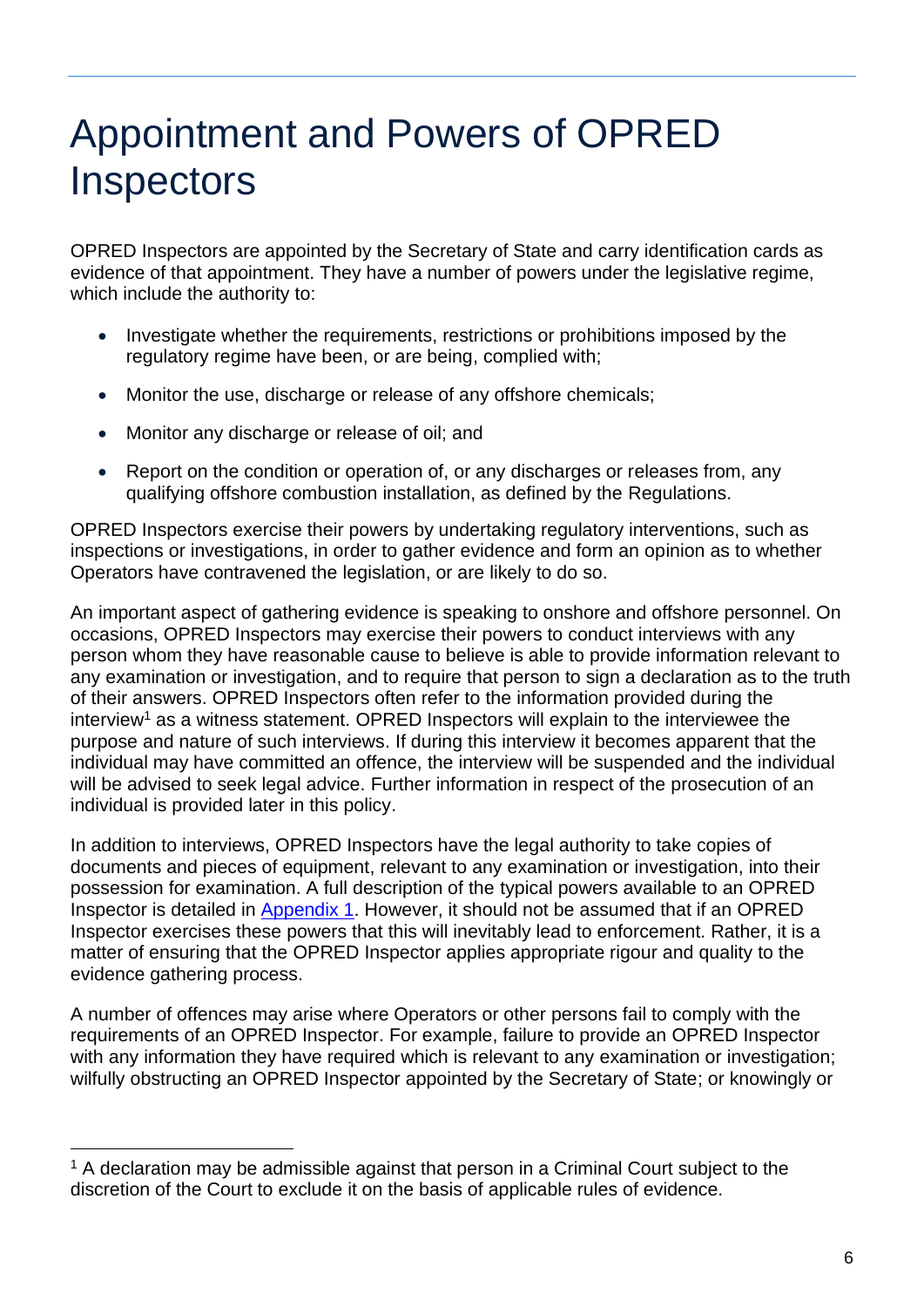recklessly making a statement which the person knows to be false or misleading, may amount to separate offences under the Regulations.

# <span id="page-6-0"></span>Purpose and Scope of Enforcement

OPRED Inspectors exercise their enforcement powers for the purpose of securing compliance with the regulatory regime. The various statutory instruments detail the extent of that regulatory regime and the scope of likely enforcement activities.

### <span id="page-6-1"></span>Purpose of Enforcement

Enforcement, including prosecution, has three key purposes. It is to ensure that those, who have duties under the law:

- $\bullet$  take preventative or remedial measures to prevent pollution<sup>2</sup>;
- put in place measures to achieve compliance; and
- are held to account when failures to comply occur.

# <span id="page-6-2"></span>Scope of Enforcement

The scope of enforcement is limited to the contraventions that are stipulated as offences by the legislation that make up the regulatory regime. However, it is important to highlight two areas that are out with the scope of this Policy: certain decisions and recommendations by the Oslo-Paris Convention, and various other pollution related requirements imposed upon Non-Production Installations (NPIs) while they are in transit.

The 1992 Oslo-Paris Convention (OSPAR) is for the protection of the marine environment of the North East Atlantic. The OSPAR Commission is a body of representatives of Governments of the fifteen contracting parties. It is UK Government policy to implement and apply all the OSPAR Commission's decisions and recommendations. However, this Policy only applies to those decisions or recommendations in so far as they have been incorporated into UK legislation, or form conditions attached to permits.

This Policy does not apply to NPIs in transit as they are treated as vessels. During this time, they are subject to other pollution related statutory requirements that are out with the jurisdiction of OPRED (e.g. having a Shipboard Oil Pollution Emergency Plan (SOPEP) and requirements of The International Convention for the Prevention of Pollution from Ships (MARPOL)).

<sup>&</sup>lt;sup>2</sup> According to the Offshore Chemicals Regulations 2002 and the Offshore Petroleum Activities (Oil Pollution Prevention and Control) Regulations 2005, pollution means the introduction by man, directly or indirectly, of substances or energy into the relevant area which results, or is likely to result, in hazards to human health, harm to living resources and marine ecosystem, damage to amenities or interference with other legitimate uses of the sea.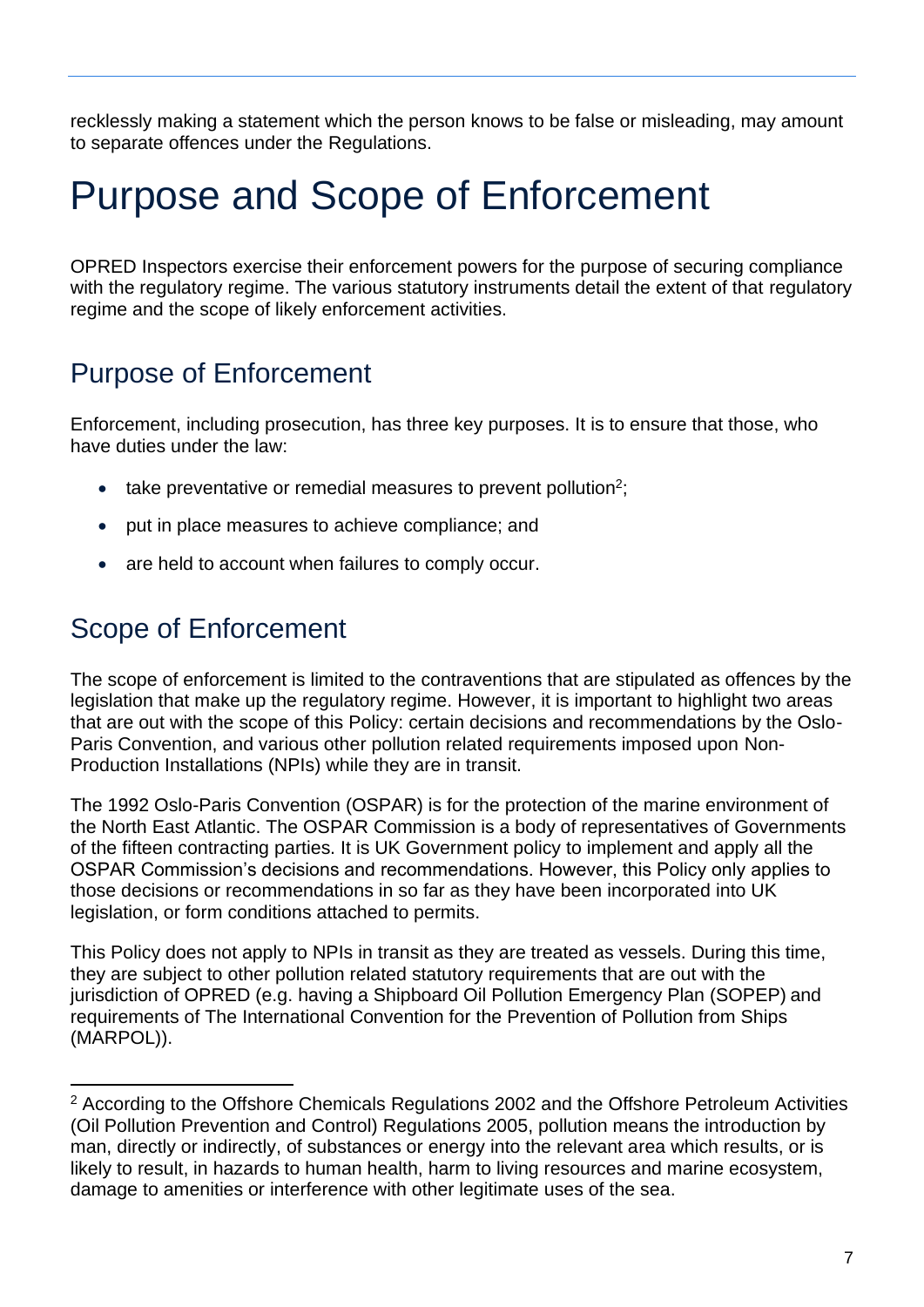# <span id="page-7-0"></span>Principles of Enforcement

Key to this Policy are the principles of:

- (i) Proportionality in the method of enforcement used;
- (ii) Targeting of enforcement;
- (iii) Consistency of approach;
- (iv) Transparency in the implementation of the Policy; and
- (v) Accountability of OPRED for its actions.

### <span id="page-7-1"></span>**Proportionality**

Proportionality means relating the method of enforcement to the seriousness of any alleged offence, the potential for pollution, or actual pollution caused. In practice, this means that OPRED will take particular account of how far those who have duties under the law have fallen short of what the law requires and the extent of the risk of, or actual, pollution and or any breach of the relevant legislation.

Repeated incidents or contraventions of legislation may be as a result of:

- Ongoing technical problems of a complex nature; or
- The unwillingness of an Operator, which has a duty under the law to change behaviour, to negate or reduce incidents, or put in place measures to achieve compliance with permit conditions.

This may require a review of an Operator's actions, which may have a corresponding impact upon the method of enforcement (escalation or de-escalation), the approach taken by OPRED Inspectors and the frequency, depth, and scope of future regulatory interventions.

# <span id="page-7-2"></span>**Targeting**

Targeting means making sure that regulatory enforcement effort is directed primarily towards those whose activities:

- Give rise to, or create a risk of, serious pollution;
- Have the potential to affect the environment, damage amenities or interfere with other uses of the sea;
- Historically have given rise to non-compliance with the Regulations;
- Have taken place, or are ongoing, in the absence of a required permit;
- Have given rise to previous warnings or enforcement with no evidence of improvement;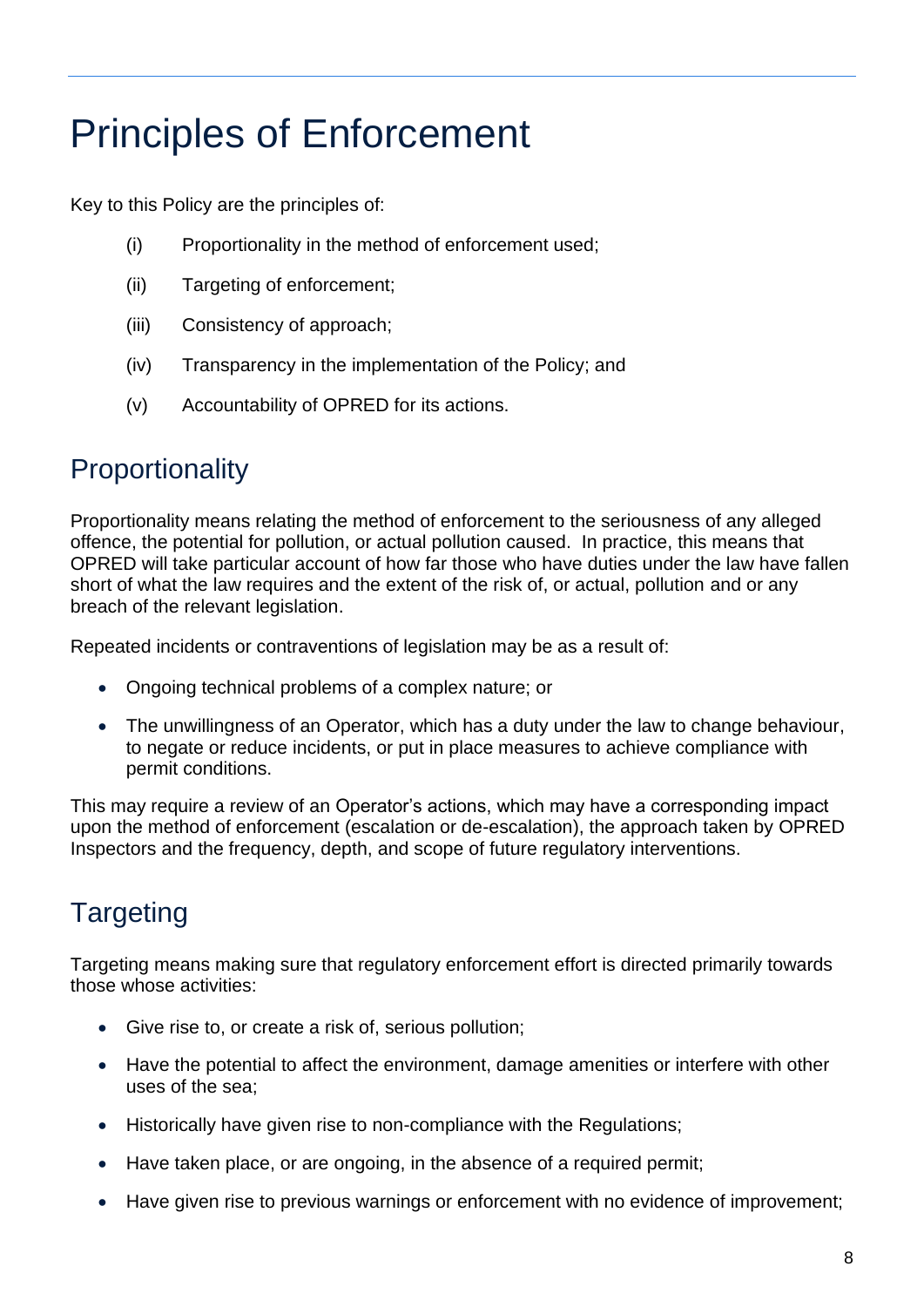- Give rise to, or there is a likelihood of, non-compliance with permit conditions where a permit has been granted;
- Have given rise to previous reportable incidents; and
- Give rise to inspection/investigation findings.

In addition, failure by a Responsible Person to submit, maintain or implement an Oil Pollution Emergency Plan (OPEP) is also likely to attract an enforcement response.

OPRED's Inspection and Investigation Policies are integral tools for ensuring inspection and investigation effort is properly targeted.

## <span id="page-8-0"></span>**Consistency**

Consistency means taking a similar approach in similar circumstances to achieve similar ends. OPRED aims to achieve consistency in relation to:

- Advice to those who have duties under the law;
- The response to pollution and other incidents;
- The exercise of powers by OPRED; and
- Decisions on whether to pursue enforcement action.

OPRED recognises that consistency cannot be as simple as uniformity. When determining whether enforcement action is appropriate, OPRED Inspectors consider many factors including, but not limited to the:

- Scale of any actual/risk of pollution and or breach of the relevant legislation;
- Location of the incident:
- Amount of emissions, oil or offshore chemical released or discharged out with the conditions of a permit;
- Type and nature of the emission, release, oil or offshore chemical discharged out with the terms and conditions of a permit;
- Implementation of the OPEP;
- Number, or significance, of permit conditions that have not been complied with;
- Causal factors and circumstances that have given rise to consideration of enforcement, including those that:
	- $\circ$  arose as a result of something which could not reasonably have been prevented<sup>3</sup>; or

 $3$  This is a statutory defence under the relevant legislation.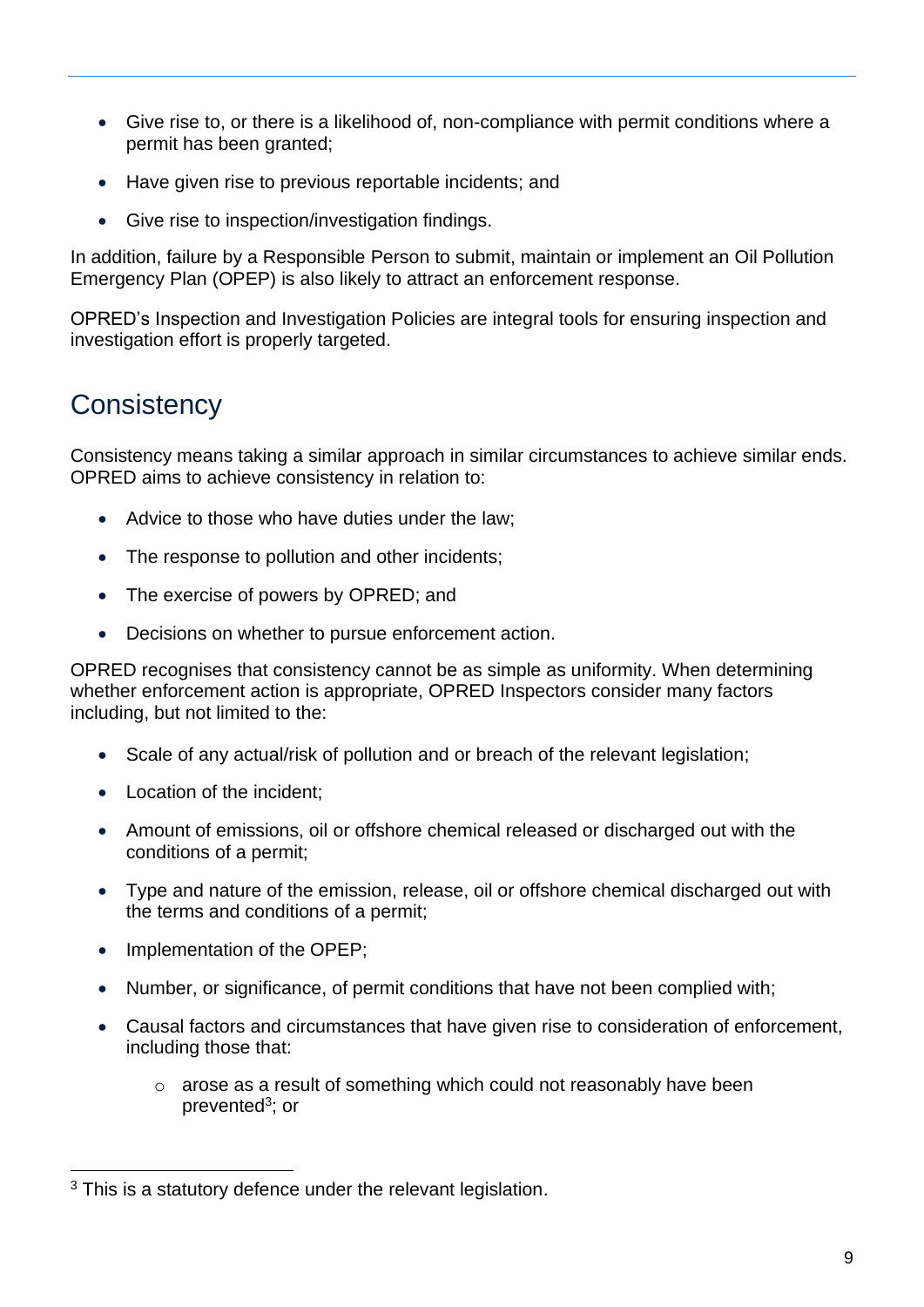- $\circ$  were due to something done as a matter of urgency for the purpose of securing the safety of any person.
- The measures and robustness of arrangements, or lack of them, that the Operator has in place to achieve compliance;
- Likelihood of recurrence:
- Actions of the Operator's management, including their level of cooperation with any investigation undertaken by the Department;
- Operator's previous history of incidents, compliance record and enforcement;
- Evidence available and gathered to pursue the appropriate enforcement in line with this Policy; and
- Any potential conflict of enforcement with other statutory provisions.

The process of making enforcement decisions can be complex. Each situation is unique. OPRED Inspectors have discretion, within the framework of this Policy, to exercise their professional judgement so that the appropriate action is taken. OPRED have in place robust internal governance arrangements for enforcement decisions, which ensure that decisions about the use of enforcement action are made at an appropriate level in the organisation. Initial enforcement action recommendations will be made by OPRED Inspectors, advised by trained investigations officers with extensive knowledge of the criminal justice system and the associated legal and evidential requirements. These decisions will be subject to internal scrutiny by managers not directly involved in the investigation, and in some cases, to additional scrutiny by lawyers external to OPRED. As well as ensuring that liability has been established to the required legal standard, this scrutiny will also ensure that the requirements of the [Regulators' Code](https://www.gov.uk/government/publications/regulators-code) have been followed and that the decision in relation to liability is proportionate, fair and consistent with decisions taken in relation to similar cases.

### <span id="page-9-0"></span>**Transparency**

Transparency is vital in maintaining public and industry confidence in OPRED's ability to regulate. It means helping those being regulated to understand what is expected of them and what they in turn can expect from OPRED.

Transparency is an integral part of the role of an OPRED Inspector. OPRED has arrangements to ensure that:

- Where remedial action is required, it is clearly explained why the action is necessary and by when it must be carried out;
- In the case of an Enforcement / Improvement Notice, that the recipient understands its content and consequences;
- In the case of a Prohibition Notice, explaining why the prohibition is deemed necessary;
- Where a permit is revoked, explaining the rationale for the revocation;
- Where OPRED is considering the imposition of a Civil Penalty, a Notice of Intent will be issued to the recipient setting out the rationale behind the proposed action;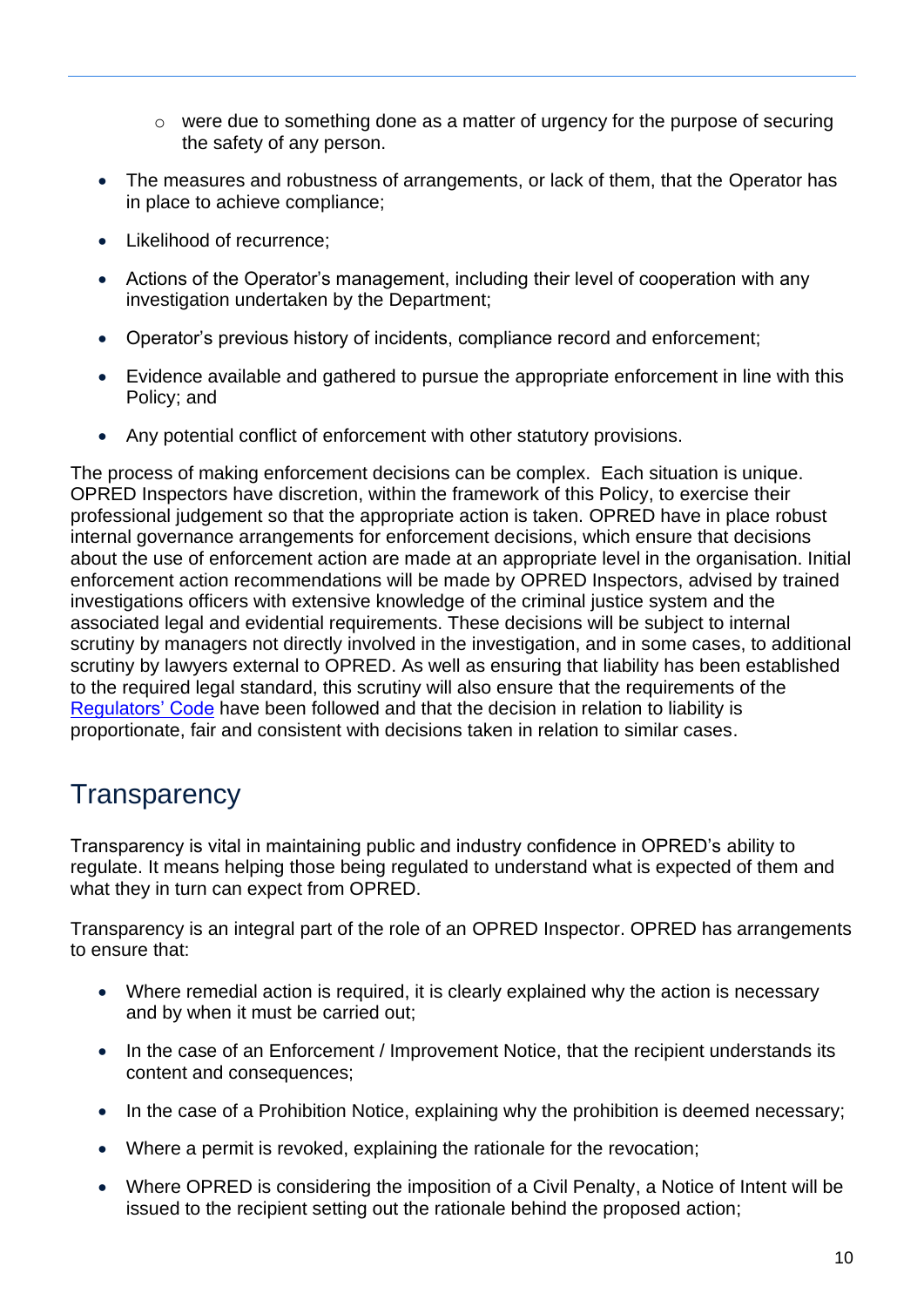- Where a matter is referred for consideration of prosecution, the Operator will, where it would not prejudice the outcome of an investigation, be advised; and
- That publicity and provision of information to the public is undertaken in accordance with the relevant legislation.

In order to facilitate the final aim set out above, OPRED publishes a register of Enforcement Activity at [\[https://www.gov.uk/oil-and-gas-BEIS-public-registers-of-enforcement-activity\]](https://www.gov.uk/oil-and-gas-decc-public-registers-of-enforcement-activity)

In addition, OPRED Inspectors will clearly distinguish between regulatory requirements, and advice on what is desirable or good practice.

### <span id="page-10-0"></span>Accountability

OPRED, through the functions and roles undertaken by its staff, is accountable to the Secretary of State, Parliament, and to the public for its actions. This means that OPRED must have policies and standards against which it can be judged, and an effective and easily accessible mechanism for dealing with comments and handling complaints. The arrangements for handling complaints are described later in this Policy.

OPRED has arrangements in place so that the Secretary of State and other relevant stakeholders are provided with information when necessary. In addition, the actions of OPRED are subject to review by the courts by means of judicial review or statutory appeal processes established within the Regulations. Further information in respect of the appellate system is provided later in this policy.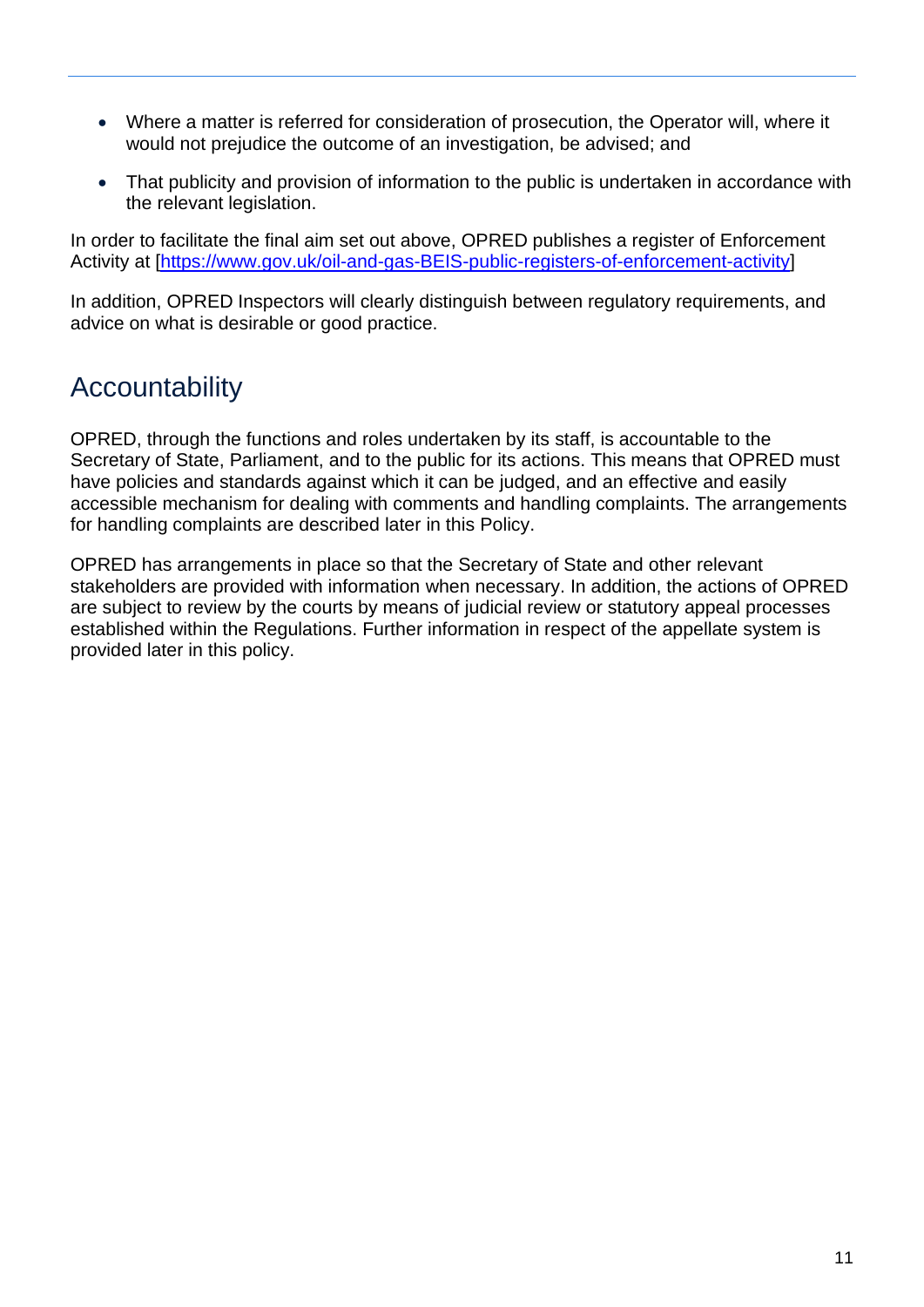# <span id="page-11-0"></span>Methods of Enforcement

Enforcement action can be prompted as a result of inspections, investigations, or other regulatory contacts where there has been, or is likely to be, a contravention of legislation. The methods of enforcement are detailed in the applicable legislation and include:

- Providing written information regarding breaches, or potential breaches, of a permit, consent or the Regulations;
- Enforcement/Improvement Notices;
- Prohibition Notices:
- Civil Sanctions / EU ETS civil penalties;
- Revocation of a Permit; and
- Prosecution.

In addition to the enforcement methods listed above, OPRED will raise concerns arising from an inspection or investigation by way of a letter to the Operator.

The first three methods detailed above will be used where a non-compliance, in the opinion of the Department, does not warrant more severe enforcement action. They are forward looking and are focussed on achieving regulatory compliance. OPRED have arrangements in place to ensure compliance with these Notices. Further enforcement can involve OPRED revoking a permit, issuing a civil sanction or penalty or a referral to the relevant authorities for consideration of prosecution. Concurrent use of these methods of enforcement is described later in this Policy.

#### <span id="page-11-1"></span>**Letter**

Where there has been a minor contravention, or where action is required to achieve compliance and a Notice is inappropriate for reasons of proportionality, then an OPRED Inspector will write a letter to the Operator. This letter will confirm the matters requiring attention and will specify actions to be taken.

#### <span id="page-11-2"></span>Enforcement Notice

An Enforcement Notice may be served when an OPRED Inspector is of the opinion that an Operator has, is or is likely to, contravene the relevant legislation.

The Notice will specify:

- The matters which gave rise to that opinion;
- The steps that must be taken to remedy or to prevent the contravention; and
- The period within which those steps must be taken.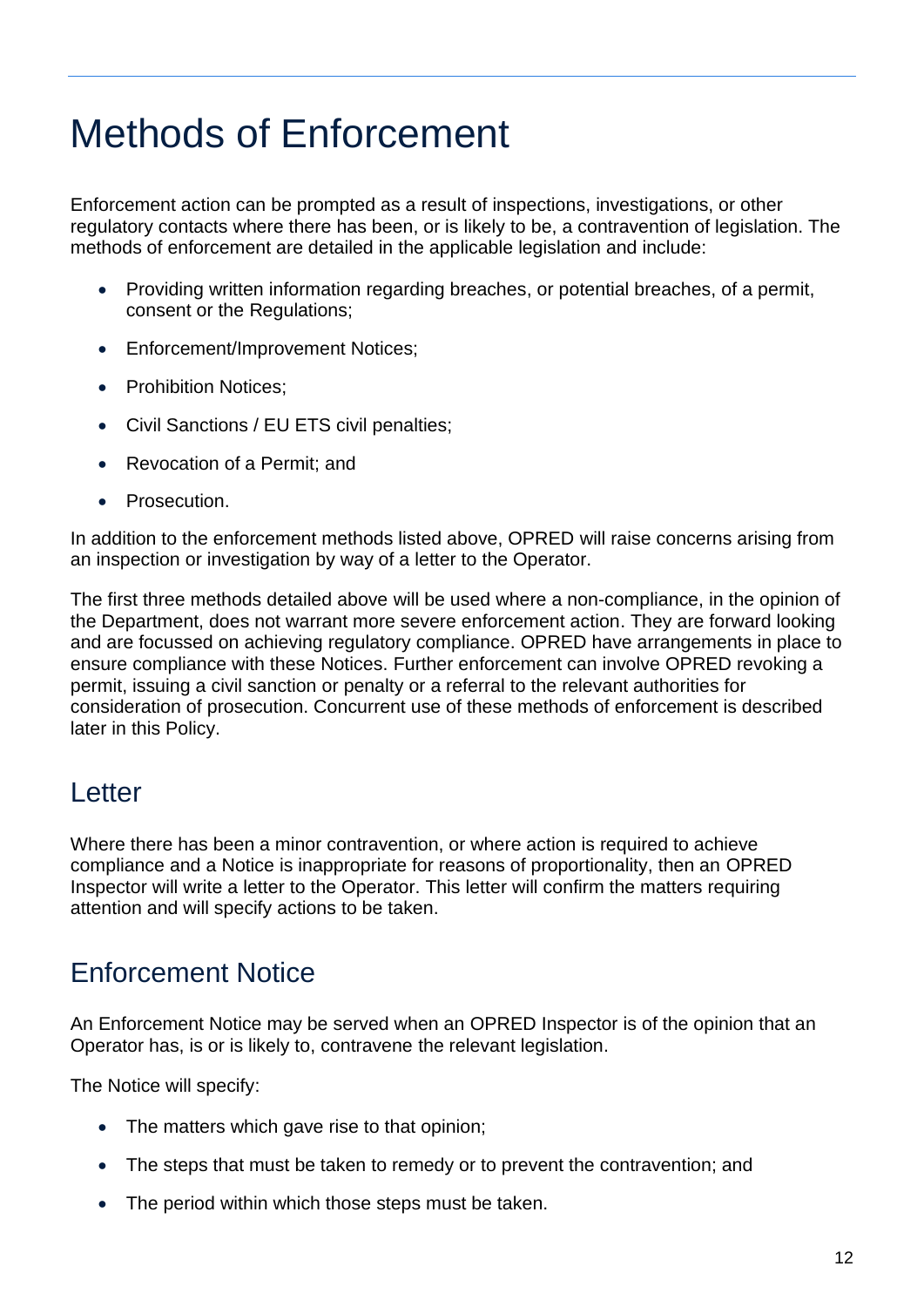The compliance period specified in the Enforcement Notice will be discussed with the recipient. However, it is for OPRED to specify the compliance date.

An OPRED Inspector may revoke an Enforcement Notice for the following reasons:

- Where a Notice has been served in error. Where a Notice contains an error, the original Notice will be revoked, and a new Notice served with the error corrected; or
- An occasion where, for well justified reasons, an Operator cannot achieve compliance within the period specified. The original Notice will be revoked, and a new Notice served specifying a revised compliance date. However, it is for the Operator to bring this situation to OPRED attention at the earliest opportunity and to put forward, in writing, the reasons why compliance cannot be achieved within the period specified; or
- The requirements of a notice have been complied with to the satisfaction of OPRED.

Failure to comply with the requirements of an Enforcement Notice is a criminal offence. In addition, where an Operator to whom an Enforcement Notice is addressed has failed to take the action required within the specified time, and the Notice has not been revoked, the Secretary of State may undertake any action (e.g. remedial works) so required. The associated costs will be recoverable as a debt from that Operator. Where this power is exercised, the person will afford such assistance as the Secretary of State may reasonably require.

The recipient of an Enforcement Notice can appeal against the decision to serve the Notice. Arrangements for this are described later in this Policy.

#### <span id="page-12-0"></span>Improvement Notice

For the purposes of The Offshore Installations (Offshore Safety Directive) (Safety Case etc.) Regulations 2015 and The Offshore Installations (Prevention of Fire and Explosion, and Emergency Response) Regulations 1995 and the Health and Safety at Work etc Act 1974, an Improvement Notice may be served when an OPRED Inspector is of the opinion that a person:

(a) is contravening one or more of the relevant statutory provisions; or

(b) has contravened one or more of those provisions in circumstances that make it likely that the contravention will continue or be repeated.

The Notice will specify:

- The provision or provisions as to which they are of that opinion;
- The particulars of the reasons why they are of that opinion;
- The steps that must be taken to remedy the contravention; and
- The period within which those steps must be taken.

The period specified in the Improvement Notice in which the contravention is to be remedied will be discussed with the recipient but cannot be earlier than the period within which an appeal against the notice can be brought. However, it is for the OPRED Inspector serving the Notice to specify the date by which the contravention must be remedied.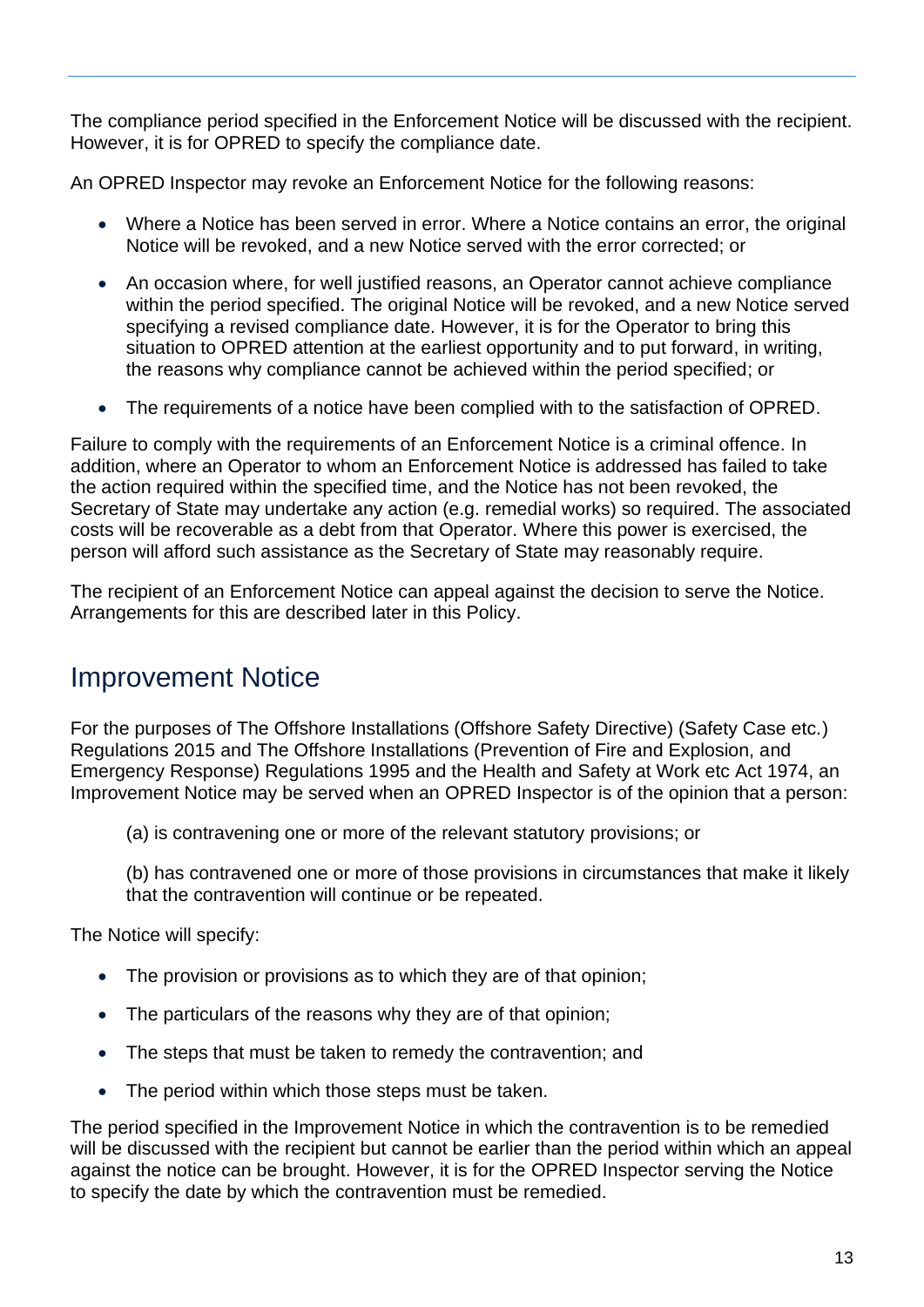An OPRED Inspector will extend a notice where, for well justified reasons, a person on whom the notice has been served cannot remedy the contravention within the period specified. The original Notice will be extended, and a new compliance date provided. However, it is for the recipient to bring this situation to the OPRED Inspector's attention at the earliest opportunity and to put forward in writing the reasons why compliance with the notice cannot be achieved within the period specified.

An OPRED Inspector may withdraw an Improvement Notice. Circumstances that give rise to this include:

- Where a Notice has been served in error. Where a Notice contains an error, the original Notice will be withdrawn, and a new Notice served with the error corrected; or
- The requirements of a notice have been complied with to the satisfaction of the OPRED Inspector.
- Failure to comply with the requirements of an Improvement Notice is a criminal offence.
- The recipient of an Improvement Notice can appeal against the decision to serve the Notice. Arrangements for this are described later in this Policy.

### <span id="page-13-0"></span>Prohibition Notice

With the exception of The Offshore Installations (Offshore Safety Directive) (Safety Case etc.) Regulations 2015 and The Offshore Installations (Prevention of Fire and Explosion, and Emergency Response) Regulations 1995 and the Health and Safety at Work etc Act 1974, a Prohibition Notice may be served when an OPRED Inspector is of the opinion that there is the imminent risk of serious pollution as a consequence of any:

- Discharge or release of oil;
- Use of, discharge, or release of offshore chemicals; or
- Operation of a qualifying offshore combustion installation.

The Notice will prohibit the activity giving rise to the risk and:

- State that the Secretary of State is of the opinion that there is an imminent risk of serious pollution<sup>4</sup>;
- Detail the matters giving rise to the Secretary of State's opinion, describing the risk involved in the activity to which the Prohibition Notice relates;
- Specify steps that must be taken to remove the risk and the period within which they must be taken; and
- May direct that any Permit cease to have an effect until the Prohibition Notice is withdrawn or impose conditions to be observed in carrying out an operation which is authorised under a relevant permit.

<sup>4</sup> The phrase 'serious pollution' is not defined in legislation.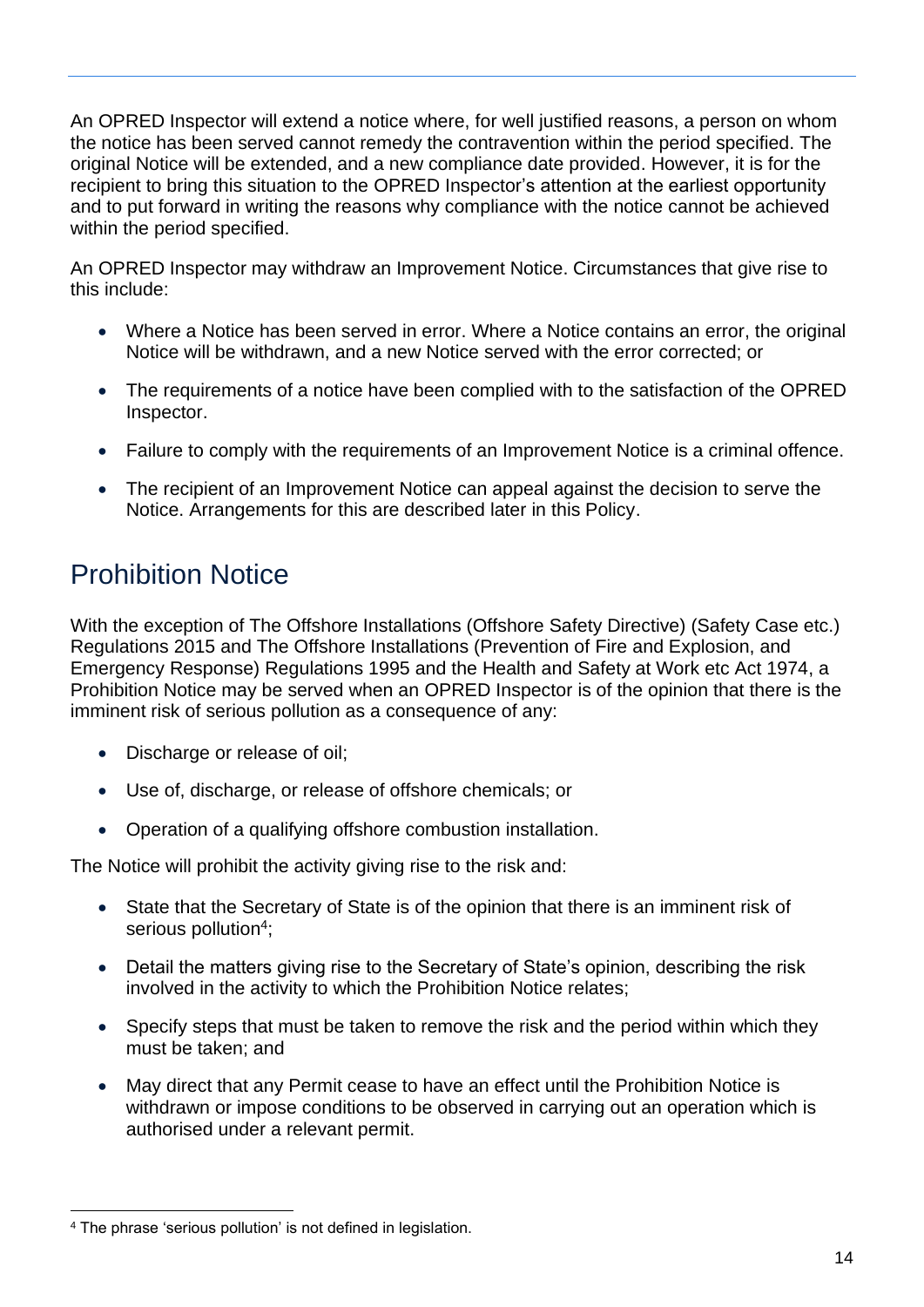An OPRED Inspector may, by notice in writing, withdraw a Prohibition Notice wholly, or in part, at any time and shall withdraw a Notice when OPRED is satisfied that the steps required by the Prohibition Notice have been taken to achieve compliance.

In respect of a contravention of the Offshore Installations (Offshore Safety Directive) (Safety Case etc) Regulation 2015 or The Offshore Installations (Prevention of Fire and Explosion, and Emergency Response) Regulations 1995, OPRED Inspectors may serve Prohibition Notices under the Health and Safety at Work etc. Act 1974.

In these circumstances, a Prohibition Notice can be served when an OPRED Inspector is of the opinion that there is a risk of serious pollution from an installation in external waters associated with a particular work activity or process or, if a serious deficiency in measures is identified, to prevent or mitigate the effects of major hazards which may give rise to serious pollution. There does not need to be a breach of the law.

The Notice will prohibit the particular work activity or process giving rise to the risk and:

- State that the OPRED Inspector is of the said opinion;
- Specify the matters which in their opinion give or, as the case may be, will give rise to the said risk;
- Where in their opinion any of those matters involves or, as the case may be, will involve a contravention of any of the relevant statutory provisions, state that they are of that opinion, specify the provision or provisions as to which they are of that opinion, and give particulars of the reasons why they are of that opinion; and
- Direct that the activities to which the notice relates will not be carried on by or under the control of the person on whom the notice is served unless the matters specified in the notice and any associated contraventions of provisions have been remedied.

The phrase 'serious pollution' is not defined in legislation. It is not necessarily related to the size of any release, discharge or emission. For example, a relatively small release of a hazardous substance may have a significant negative impact on a protected habitat or species and could result in a beach being closed to the public. In contrast, a large release of a relatively benign substance may have little or no measurable impact on the environment.

Whether the pollution is serious or not, and therefore could result in the service of a Prohibition Notice, will depend on the individual facts of the case. It would not be possible for this policy to provide an exhaustive list of situations which would amount to "serious pollution". This approach is consistent with that followed by other UK environmental regulators. However, all enforcement action, including any use of Prohibition Notices, will be taken in accordance with the principals of proportionality discussed elsewhere in this Policy

The recipient of a Prohibition Notice may appeal against the decision to serve the Notice. Arrangements for this are described later in the Policy.

#### <span id="page-14-0"></span>Revocation of a Permit

The Secretary of State will, by a notice in writing, revoke a permit issued under the legislation where they are of the opinion that: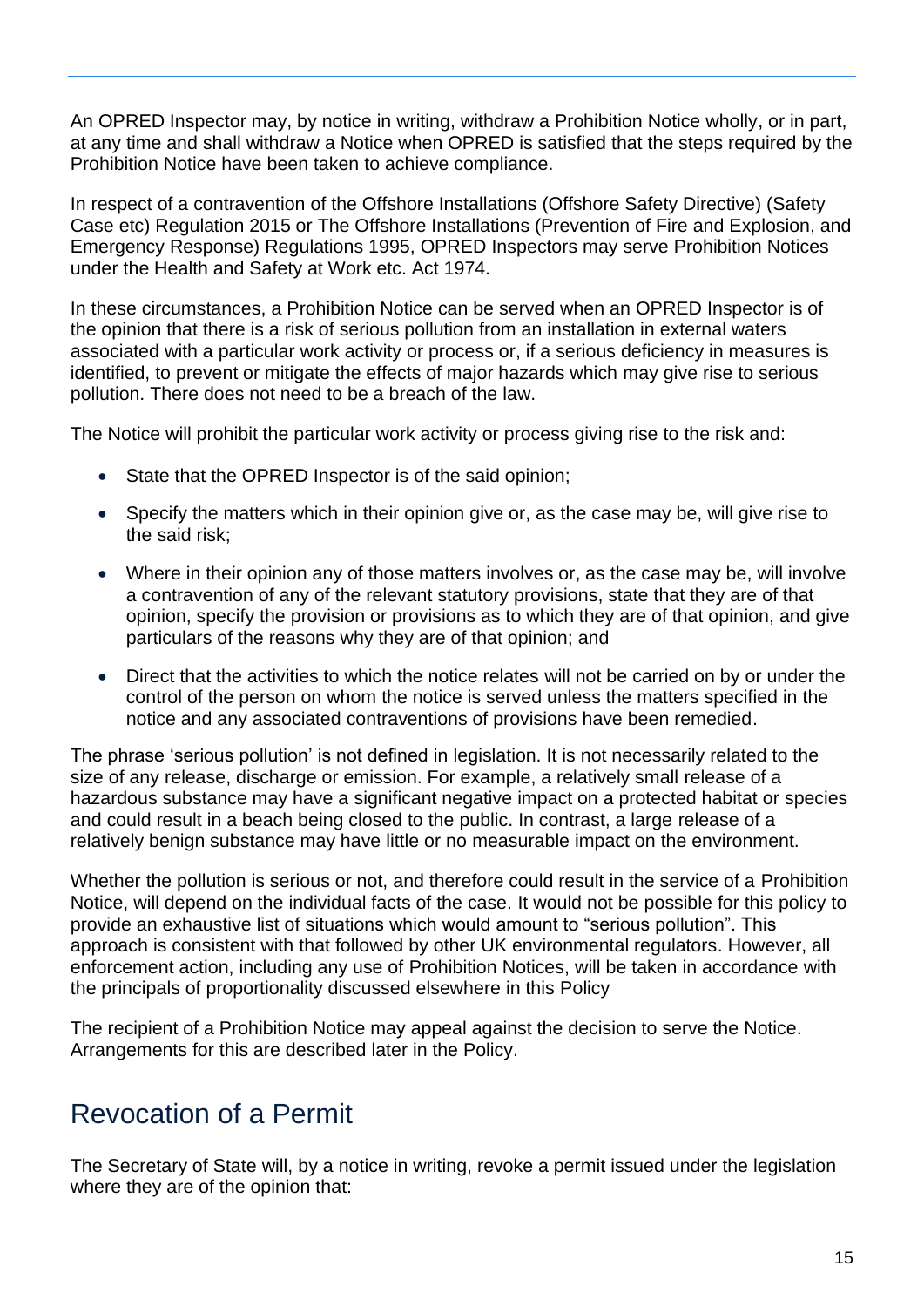- Any application or information or statement made in connection with a permit was false or misleading in a material particular; or
- The Operator has been quilty of a breach of any condition(s) attached to a permit.

An Operator may re-apply for a Permit after it has been revoked. However, the Permit would only be granted if OPRED was satisfied that the information in connection with the application was not misleading or false, or that the Operator had put in place arrangements, such that they will be able to comply with the conditions on the granting of the Permit.

### <span id="page-15-0"></span>Civil Sanctions

Where OPRED is satisfied that there is sufficient evidence to prove, beyond reasonable doubt, an offence which gives rise to a civil sanction under the Offshore Environmental Civil Sanctions Regulations 2018 (the 2018 Regulations), OPRED must consider whether the imposition of a civil sanction is appropriate. To do this OPRED will refer to the principles of enforcement previously mentioned in this Policy.

Civil sanctions under the 2018 Regulations are distinct from the civil penalties available in relation to breaches of the EU ETS, which is primarily implemented into UK law by the Greenhouse Gas Emissions Trading Scheme Regulations 2012 (the 2012 Regulations). The 2012 Regulations allow for the imposition of civil penalties in respect of breaches of the trading system. OPRED will apply the civil standard of proof when determining whether there has been a contravention of the 2012 Regulations. As such, before considering whether to impose a penalty, OPRED must be satisfied, on the balance of probabilities, that a breach has occurred.

A civil penalty may also be applied in relation to breaches of The Fluorinated Greenhouse Gas Regulations 2015, as set out in The Fluorinated Greenhouse Gases (Amendment) Regulations 2018. OPRED will apply the civil standard of proof when determining whether there has been a contravention of the 2015 Regulations. As such, before considering whether to impose a penalty, OPRED must be satisfied, on the balance of probabilities, that a breach has occurred.

#### <span id="page-15-1"></span>**Prosecution**

Before a prosecution can take place, the legislation must stipulate the offence and there must be evidence that an offence has been committed. In considering and recommending this method of enforcement, OPRED will take account of the principles of enforcement and, in particular, the principle of proportionality. They will also abide by the Code for Crown Prosecutors (or the relevant code for the jurisdiction).

Further detail in relation to prosecution and civil sanctions is provided below.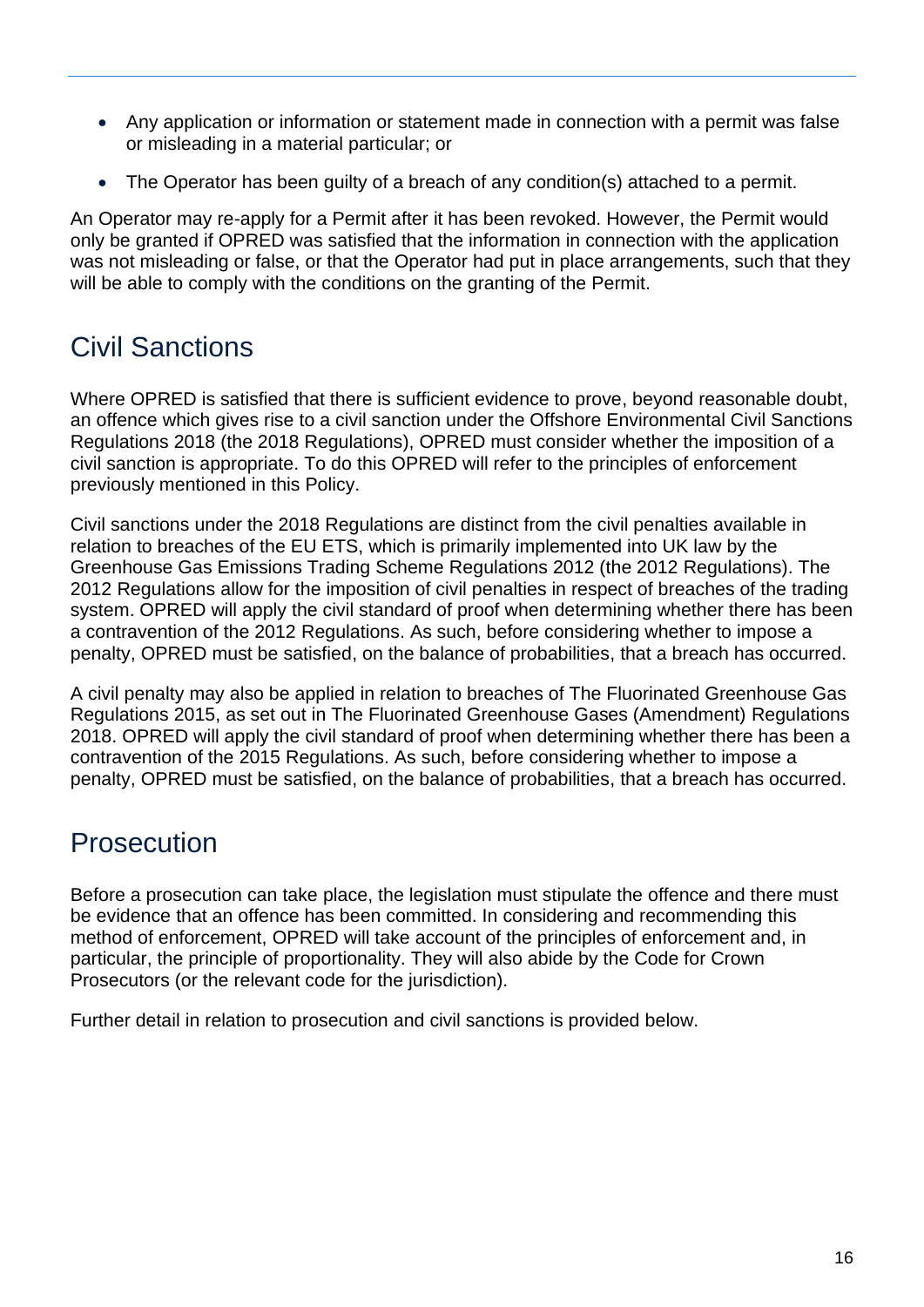# <span id="page-16-0"></span>Prosecution and Civil Sanctions

### <span id="page-16-1"></span>Prosecution

Prosecution is a punitive form of enforcement. It draws attention to the need for compliance with the law, and conviction may deter others from a similar failure to comply. Different arrangements exist in Scotland as compared to England, Wales and Northern Ireland for pursuing a prosecution.

In Scotland, the Crown Office and Procurator Fiscal Service (COPFS) decide whether to bring a prosecution. This will usually be on the basis of a recommendation by OPRED following an investigation. OPRED, using evidence gathered and in line with this Policy, will decide whether to report an incident with a view to prosecution by COPFS. COPFS may decide to investigate the circumstances independently of OPRED and thereafter decide whether to institute proceedings.

In Scotland, before prosecutions can be instituted, COPFS will need to be satisfied that there is sufficient corroborated admissible evidence, and that prosecution is in the public interest.

In England and Wales, any decision to proceed with a court case rests with the relevant independent prosecuting agency. In Northern Ireland, the decision will be taken in accordance with the policy and provisions for that jurisdiction for certain offences. Proceedings cannot be brought without the consent of the Secretary of State, or the Director of Public Prosecutions (or in Northern Ireland, the Director of Public Prosecutions for Northern Ireland).

The decision to prosecute will take account of the evidential test and the relevant public interest factors set down by the Director of Public Prosecutions in the Code for Crown Prosecutors (or the Northern Irish equivalent). No prosecution will go ahead unless the prosecutor is of the view that there is sufficient evidence to provide a realistic prospect of conviction and that prosecution would be in the public interest.

### <span id="page-16-2"></span>Civil Sanctions

The Offshore Environmental Civil Sanctions Regulations 2018 (The 2018 Regulations) give OPRED the regulatory power to impose financial Civil Sanctions, ranging from £500 to £50,000, on offshore oil and gas companies contravening specified provisions in some existing environmental legislation. OPRED must be satisfied, on completion of an investigation, that an offence has been committed. OPRED operate to the criminal standard of proof, whereby it needs to be satisfied beyond reasonable doubt that a breach of legislation occurred and that it is in the public interest. The 2018 Regulations allow for the imposition of both fixed and variable monetary penalties.

A fixed monetary penalty is appropriate for offences where a low-level monetary penalty is more likely to change an offender's behaviour and encourage future compliance.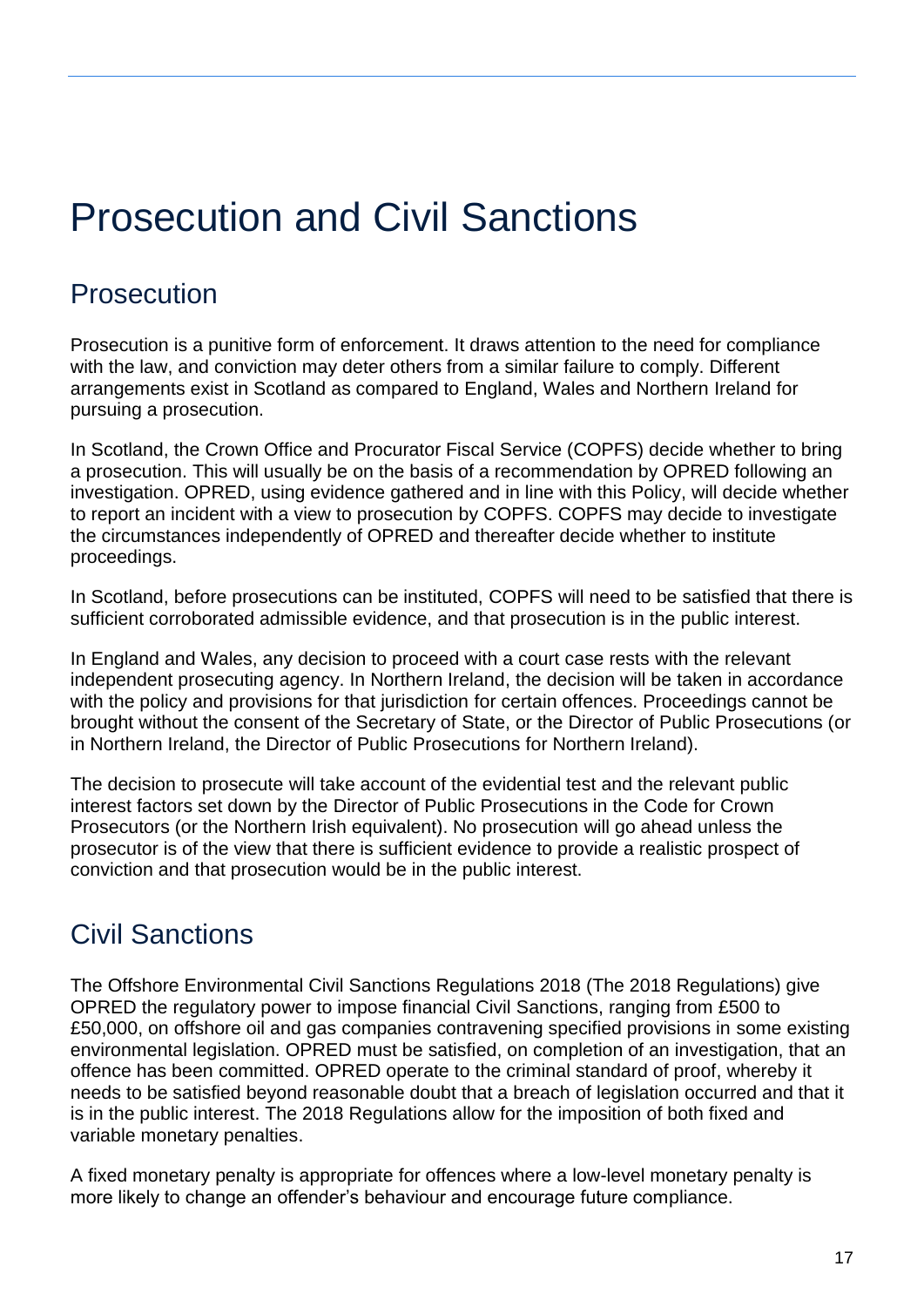A variable monetary penalty is appropriate for serious offences under the 2018 Regulations where the imposition of the variable penalty may change the offender's behaviour, deter others and/or lead to a faster resolution. A variable monetary penalty may be appropriate in cases where there is evidence of negligence or mismanagement, or where fixed monetary penalties have been issued in response to previous breaches but have failed to change the offender's behaviour.

The monetary Civil Penalties are designed to be imposed instead of, rather than in addition to, criminal prosecution. Sanctions will be imposed in line with this policy and will depend upon the regulation being breached and the nature of the contravention.

Criminal prosecutions will be retained for the most serious breaches.

### <span id="page-17-0"></span>Managing the Decision to Pursue Prosecution<sup>5</sup> or impose a Civil Sanction

The decision to either submit a case to the relevant prosecuting agency or to impose a civil sanction is not taken by the individual investigating OPRED Inspector. OPRED have in place robust internal governance arrangements for enforcement decisions, which ensure that decisions about the use of enforcement action are made at an appropriate level in the organisation. These decisions will be subject to internal scrutiny by managers not directly involved in the investigation, and in some cases, to additional scrutiny by lawyers external to OPRED. As well as ensuring that liability has been established to the required legal standard (beyond reasonable doubt) this scrutiny will also ensure that the requirements of the Regulators' Code have been followed and that the decision regarding liability is proportionate, fair and consistent with decisions taken in relation to similar cases.

OPRED shall consider the following factors when considering referring a case for prosecution or to impose a civil sanction:

- The gravity of the alleged offence, taken together with the seriousness of any actual or potential pollution, justifies this approach;
- The general record and approach of the alleged offender warrants it;
- There has been reckless disregard of requirements imposed by the legislation:
- A significant discharge of oil or offshore chemical into the sea, or under the seabed, arising from an activity;

<sup>&</sup>lt;sup>5</sup> In England and Wales, when OPRED have reached the final stages of its investigation into an alleged criminal offence it may provide "a body corporate" (i.e. a company)] with the opportunity to (a) respond to questions pertaining to alleged criminal offences that OPRED suspects the company has committed and (b) make representations with a view to influencing OPRED's decision–making with regard to the instigation of criminal proceedings. The company would be invited to nominate a senior representative to attend a tape-recorded interview under caution in accordance with the Police and Criminal Evidence Act 1984 (PACE]) and Codes. The company is not obliged to participate in the interview.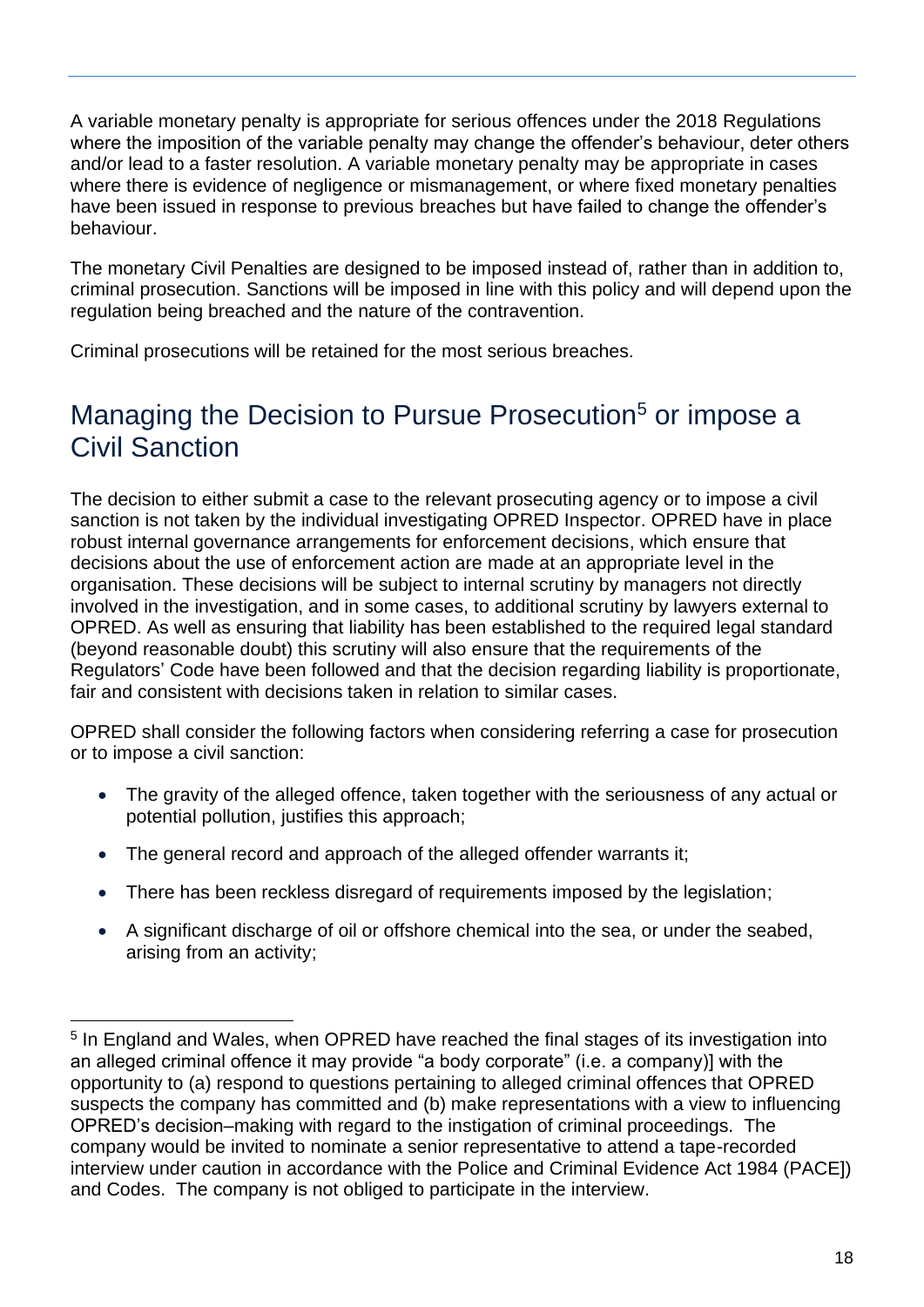- Where a permit has not been granted; or
- Which is not in accordance with the terms of, and conditions attached to a permit;
- There has been a significant release of oil or offshore chemical into the sea:
- A significant breach, or repeated breaches, of a permit condition(s) has occurred;
- A spill of oil or chemical that has, or has the potential to have, an effect on the environment, damage amenities or interfere with other users of the sea;
- There has been a significant failure and/or absence of controls to prevent an unpermitted discharge or release of offshore chemicals or oil; and
- A failure without reasonable cause, by the Responsible Person, to implement its oil spill contingency plan in the event of an oil pollution incident.

Other examples of occasions where a prosecution or the imposition of a Civil Penalty may arise include where an Operator, in OPRED's opinion, has:

- Failed to comply with formal remedial requirements such as those set out in an Enforcement, Improvement or a Prohibition Notice;
- Failed to supply information without reasonable excuse, or knowingly or recklessly supplied false or misleading information;
- Intentionally obstructed OPRED Inspectors in the lawful execution of their duties, or failed to comply with any requirements imposed by an OPRED Inspector;
- Knowing or recklessly made a statement misleading in a material particular in respect of an application for a permit etc., or for the purposes of satisfying a requirement imposed by the Regulations;
- Committed an offence due to the act or default of some other company (where this occurs, then that other company (e.g. the duty holder under the Safety Case Regulations) may be subject to legal proceedings whether or not proceedings for the offence are taken against the first mentioned company (e.g. Operator)); and
- Without reasonable cause, failed to submit, resubmit or maintain an OPEP, failed to undertake exercises or retain evidence of such exercises, commences with operations within 2 months of submitting their plan or, in the event of an oil spill, has not implemented this plan.

For full details of potential offences, including the defences to these offences, please refer to the relevant Regulations.

### <span id="page-18-0"></span>Prosecution of Individuals

In respect of certain offences, and in exceptional circumstances, OPRED may identify and recommend prosecution of any Director, Manager, Secretary or other similar officer of the body corporate (i.e. the company) where an investigation reveals evidence that an offence may have been committed.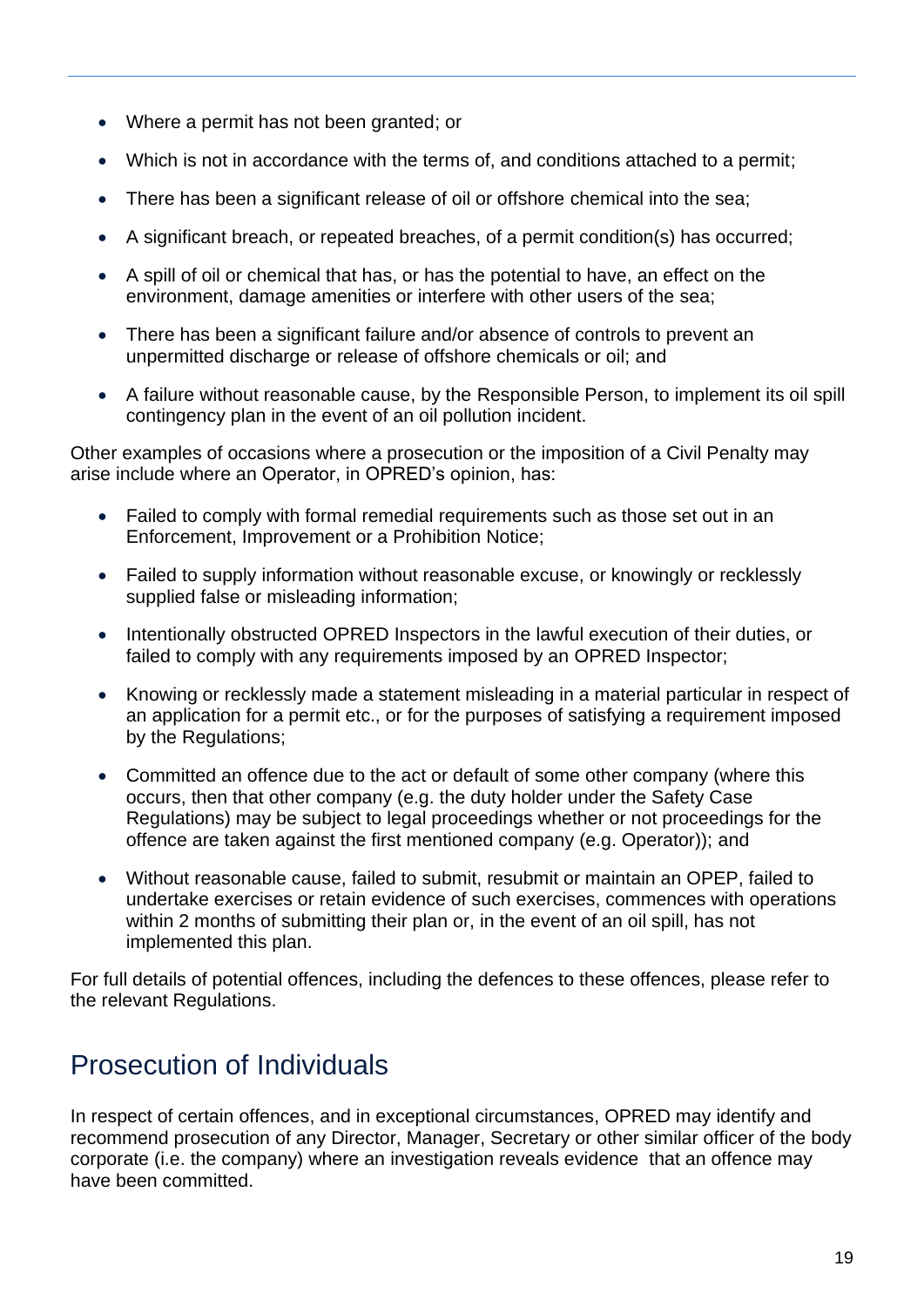Individuals being interviewed under caution in connection with offences may consult privately with a Solicitor and have a Solicitor present during an interview under caution. The interview shall take place onshore at the premises of OPRED.

OPRED Inspectors will explain to the interviewee the purpose and nature of such interviews.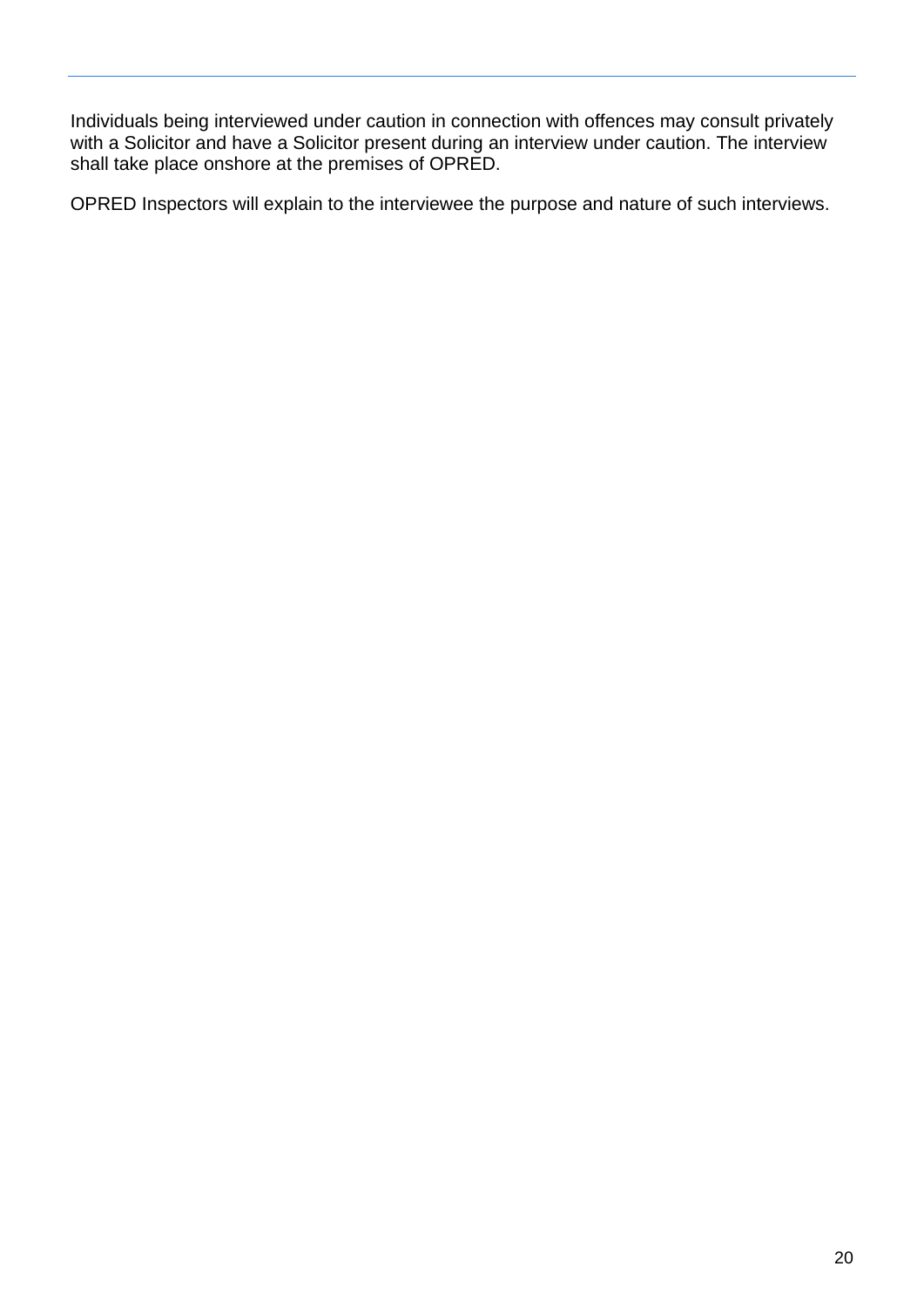# <span id="page-20-0"></span>Inspectors from other Regulators

An OPRED Inspector will liaise with Inspectors from other Regulators where both are planning to take enforcement action, following similar regulatory interventions involving the same matter.

OPRED Inspectors may provide assistance to enforcing authorities under The Control of Mercury (Enforcement) Regulations 2017 and The Transfrontier Shipment of Waste Regulations 2007. OPRED is not the competent authority for these Regulations for offshore oil and gas installations, however OPRED may provide assistance to the competent authorities.

This assistance will include seeking information from installation operators relating to mercury waste generated on, or any waste exported from, offshore installations and, if requested by the competent authorities, inspect offshore installations to investigate any alleged contraventions of these Regulations.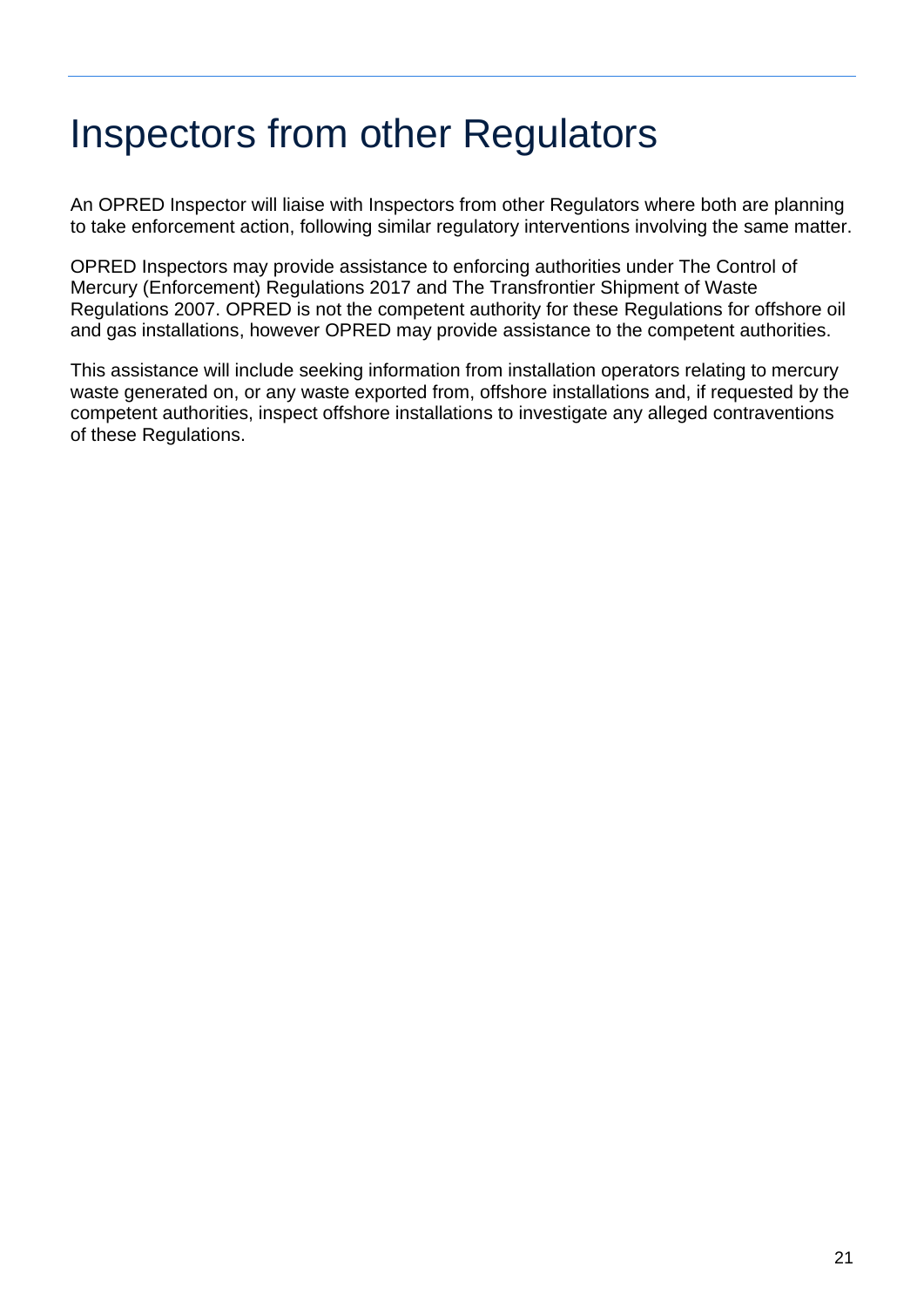# <span id="page-21-0"></span>Concurrent use of Enforcement Methods and Communicating Outcomes

Circumstances could be such that different methods of enforcement may be selected at different stages during and after a regulatory intervention. OPRED is committed to communicating the outcomes of regulatory interventions to ensure that there is no uncertainty with the approach its OPRED Inspectors are pursuing.

### <span id="page-21-1"></span>Concurrent Use of Enforcement Methods

Notices, Prosecutions or Civil Penalties, and other methods of enforcement can all be used in relation to the same matter. For example, a Prohibition Notice may be served to deal with an imminent risk of serious pollution, an Enforcement Notice may be served to secure wider longterm compliance and a Prosecution pursued, or a civil sanction issued, as an appropriate and proportionate regulatory response to the offence committed. Many of these actions may be taken concurrently.

## <span id="page-21-2"></span>Communicating Outcomes

OPRED will write to the Operator, or individual following an investigation to advise them what enforcement action, if any, is being considered. This may include:

- Whether the service of a Notice, revocation of a permit or the imposition of a Civil Penalty is being considered;
- In Scotland, if a report has been sent to the Procurator Fiscal recommending prosecution;
- In England, Wales and Northern Ireland, if a report has been submitted to the independent prosecuting authority recommending prosecution; and
- Notification that no further legal proceedings are to be pursued.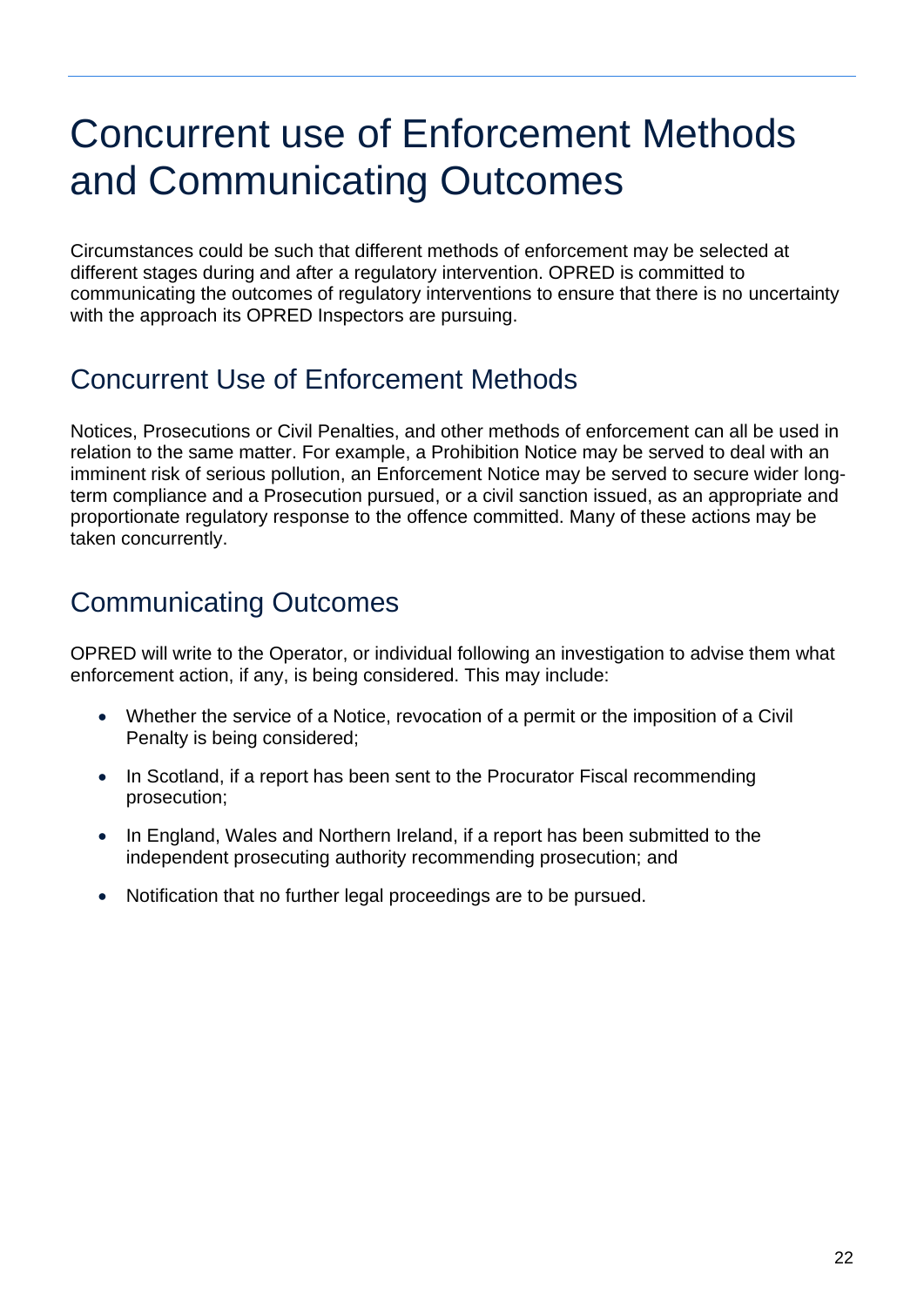# <span id="page-22-0"></span>Publicity and Provision of Information

Information regarding the implementation and outcomes of this enforcement policy will be subject to release and publication in accordance with:

- The Freedom of Information Act 2000; or where appropriate,
- The Environmental Information Regulations 2004.

The Freedom of Information  $Act^6$  gives the public a right of access to information held by public authorities. These rights are subject to procedural and substantive limitations. The substantive limitations, or exemptions, ensure a proper balance is achieved between the right to know, the right to personal privacy, and the delivery of effective government. There are similarities between the Freedom of Information Act and the Environmental Information Regulations.

The Environmental Information Regulations oblige public authorities to look at the information they hold and identify that which falls within the definition of environmental information provided by the Regulations and, subject to exceptions, supply a copy of information if requested. An additional, but by no means lesser, responsibility is to take reasonable steps to organise and actively disseminate environmental information via electronic means on an ongoing basis. The definition of environmental information is very wide; it includes emissions, discharges and other releases into the environment. There is a presumption under the Regulations that environmental information must be released, unless there are strong public interest considerations to justify withholding it.

Public Registers of OPRED Enforcement Activity are available to access on the BEIS pages of the gov.uk website; [Oil and gas: Inspection Strategy and Enforcement Activity.](https://www.gov.uk/guidance/oil-and-gas-decc-public-registers-of-enforcement-activity) The publication of these registers is in accordance with the principles of the Freedom of Information Act and the Environmental Information Regulations.

OPRED publishes the following information in the registers of Enforcement/Prohibition Notices:

- Notice type:
- Notice number;
- Name and registered address of the company on which the notice was served;
- A description of the circumstances of the notice;
- Legislative basis of the notice;
- Issue Date; and
- Compliance Date.

The 2018 Regulations include a requirement for publication of enforcement action. OPRED will publish information on the following cases:

<sup>&</sup>lt;sup>6</sup> For more information visit [www.ico.org.uk](http://www.ico.org.uk/)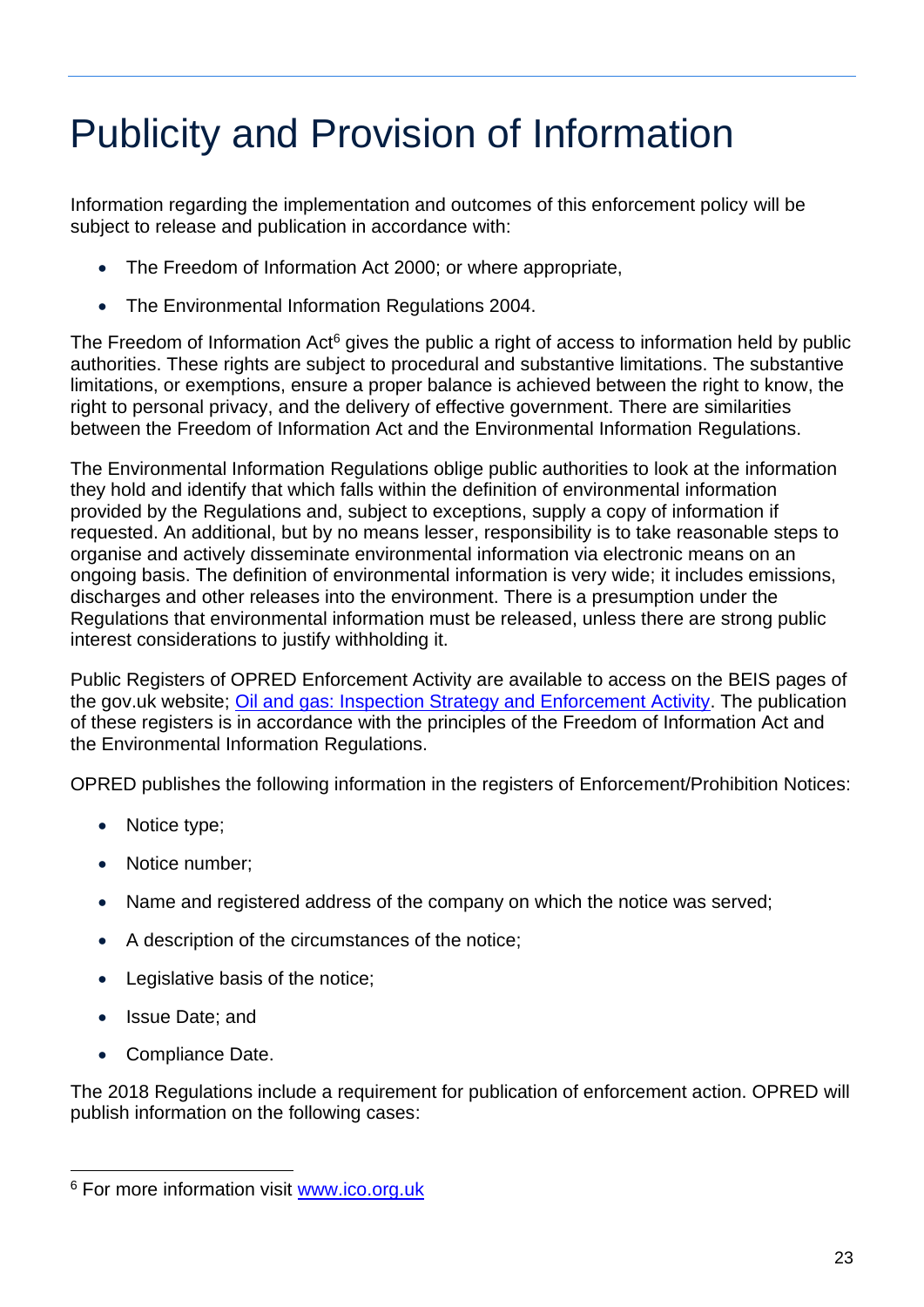- The cases in which a fixed or variable monetary penalty or a non-compliance penalty has been imposed (other than cases where the penalty has been imposed but overturned on appeal);
- The cases in which liability for a fixed monetary penalty has been discharged by payment under regulation 5(4) of the 2018 Regulations; and
- The cases in which an undertaking has been accepted and complied with.

The 2012 Regulations impose on the Department a requirement to publish the name of an operator against whom a civil penalty has been imposed.

Generally, OPRED will include the following information in any publication:

- the person on whom the penalty was imposed or undertaking accepted and complied with;
- details of the offence; and
- the amount of any penalty.

Information is not published until either the right of appeal period has expired, or any appeal has been disposed of.

OPRED publishes the following information in the Register of Convictions:

- Name and registered address of the company convicted;
- Details of the offence(s);
- Legislative basis of the conviction;
- Date of conviction; and
- The penalty imposed.

Details of all on-going investigation cases, on-going prosecution cases yet to be finalised and any convictions subject to appeal are not published. To take account of the right to appeal, a delay of nine weeks applies before a new case is added to the Convictions Register.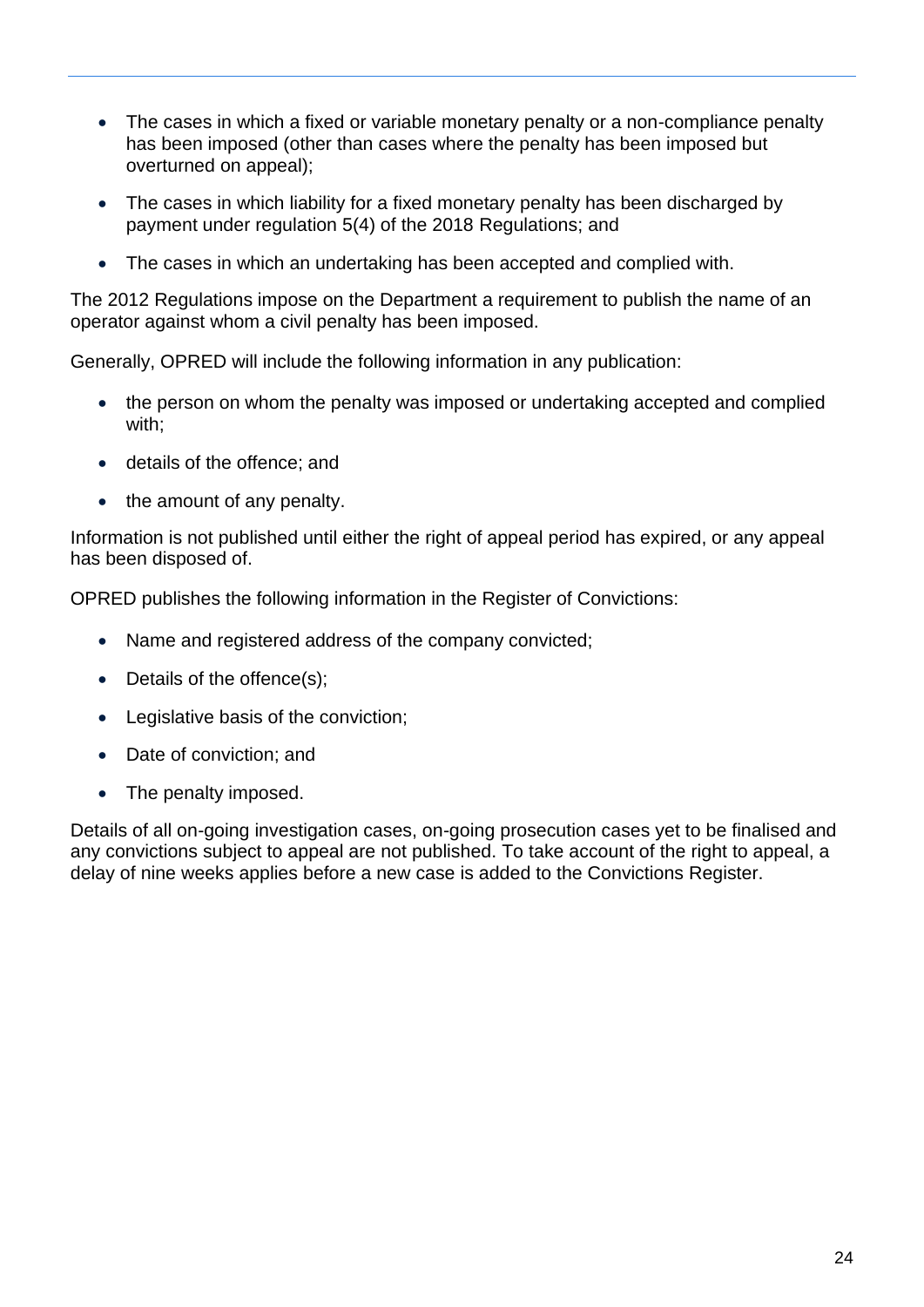# <span id="page-24-0"></span>Appeals, Complaints, or Comments

An integral part of the accountability principle of enforcement is having arrangements in place for dealing with complaints or comments. Two methods exist: a formal appellate system using the Courts or First-tier Tribunal system, and local arrangements involving OPRED senior management.

The formal appellate system for dealing with complaints as a result of the service of an Enforcement/Improvement Notice, a Prohibition Notice, Civil Penalty or, any decision by the Secretary of State, is described in the relevant Regulations. It entitles the Operator to appeal to the High Court for England, Wales and Northern Ireland, or the Court of Session in Scotland, or the First-tier Tribunal as appropriate. Any appeal under the regulations must be made within 28 days of written notification of the decision in question.

In addition, or alternatively, where a person has a complaint or comment regarding the implementation of this policy, they should bring this to the attention of the Department by writing to the address below. The Department will investigate any complaint and review any comments received and will write back to the person addressing their concerns.

Director, Environmental Operations

Offshore Petroleum Regulator for Environment and Decommissioning

Department for Business, Energy & Industrial Strategy

AB1 Building

Crimon Place

Aberdeen

AB10 1BJ

Email: Business Support Team: [bst@beis.gov.uk](mailto:bst@beis.gov.uk)

Senior management within OPRED monitor the implementation and effectiveness of this policy.

Date of amendment: January 2020

More information is available from the OPRED internet site:

[https://www.gov.uk/government/organisations/offshore-petroleum-regulator-for-environment](https://www.gov.uk/government/organisations/offshore-petroleum-regulator-for-environment-and-decommissioning)[and-decommissioning](https://www.gov.uk/government/organisations/offshore-petroleum-regulator-for-environment-and-decommissioning)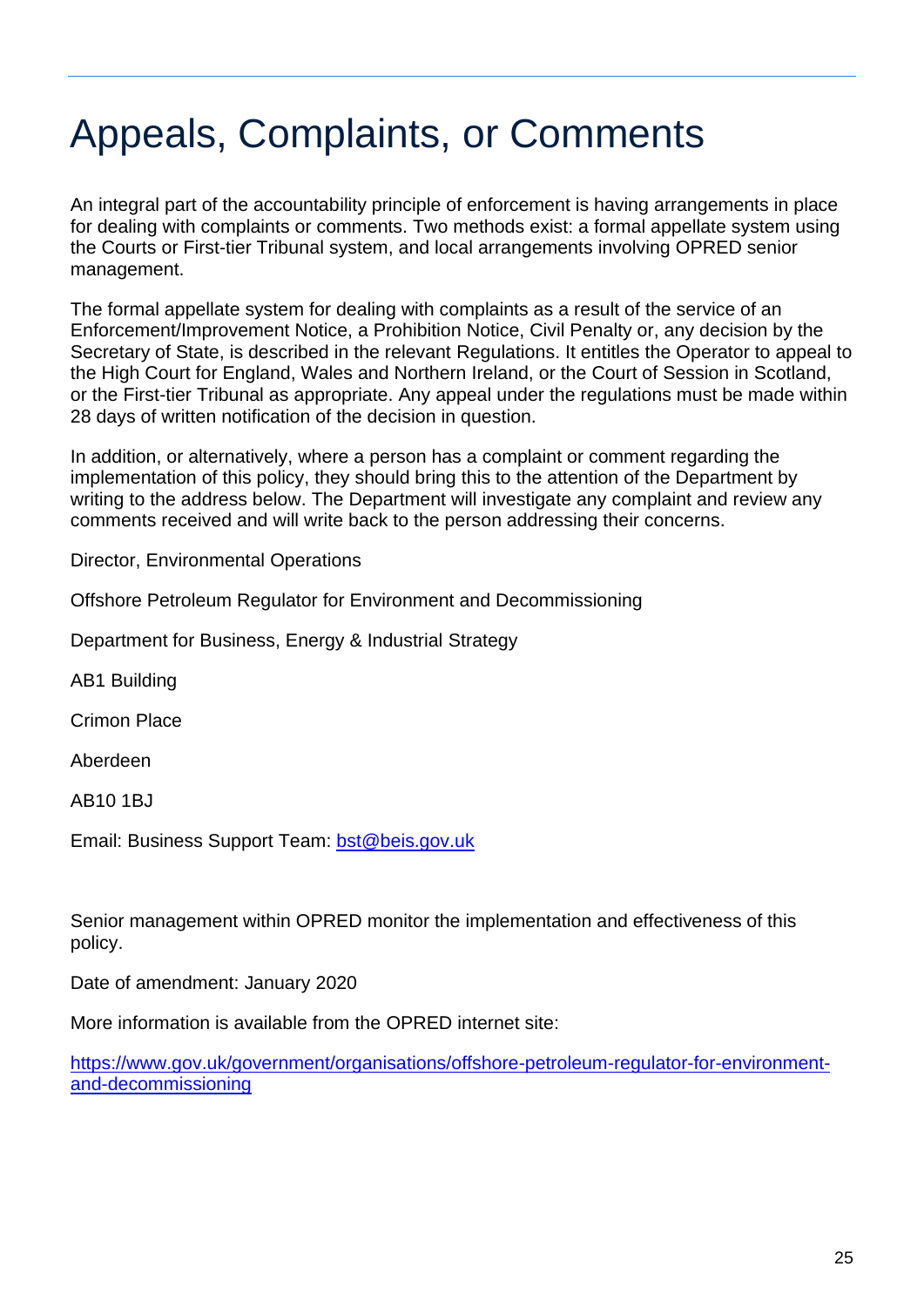# <span id="page-25-0"></span>Appendix 1: Powers of OPRED Inspectors

1. The Secretary of State for Business, Energy & Industrial Strategy appoints offshore environmental OPRED Inspectors in accordance with the administration of relevant legislation. On appointment, OPRED Inspectors have statutory authority to perform a number of functions and duties in relation to relevant environmental Regulations, some of which are listed below:

- Investigate whether the requirements, restrictions or prohibitions imposed by the relevant Regulations have been, or are being complied with;
- Monitor the use or discharge of any offshore chemicals;
- Monitor any discharge of oil;
- Report on the condition or operation of, or discharges from, any qualifying offshore combustion installation;
- At any reasonable time (or, in a situation which in his opinion may give rise to a risk of significant pollution as a result of the discharge or release of oil, or the discharge or release of an offshore chemical, or operation of any qualifying offshore installation<sup>7</sup>, at any time board any offshore installation;
- On boarding an offshore installation, take with him any other person authorised by the Secretary of State for the purposes mentioned in paragraph (1) and any equipment or materials that he thinks he may require;
- Make such examination or investigation as he considers necessary (including any examination or investigation of the offshore installation or of the maintenance or monitoring of apparatus on the offshore installation);
- Give a direction requiring that any part of the offshore installation be left undisturbed (whether generally or in particular respects) for so long as is reasonably necessary for the purposes of any examination or investigation under sub-paragraph (c);
- Take such measurements and photographs and make such recordings as he considers necessary for the purpose of any examination or investigation under sub-paragraph (c);
- Take samples of any articles or substances found on the offshore installation or take samples of the atmosphere, land, seabed (including the subsoil thereof) or water in the vicinity of the offshore installation; and
- In the case of any article or substance which he finds on the offshore installation, cause it to be dismantled or subjected to any process or test (but not so as to damage or destroy it unless, in the circumstances of the case, that is necessary).
- In the case of any such article or substance as is mentioned in sub-paragraph (g), take possession of it and detain it for so long as is necessary for all or any of the following purposes, namely:

<sup>&</sup>lt;sup>7</sup> In the 2013/971 Regulations, an emergency.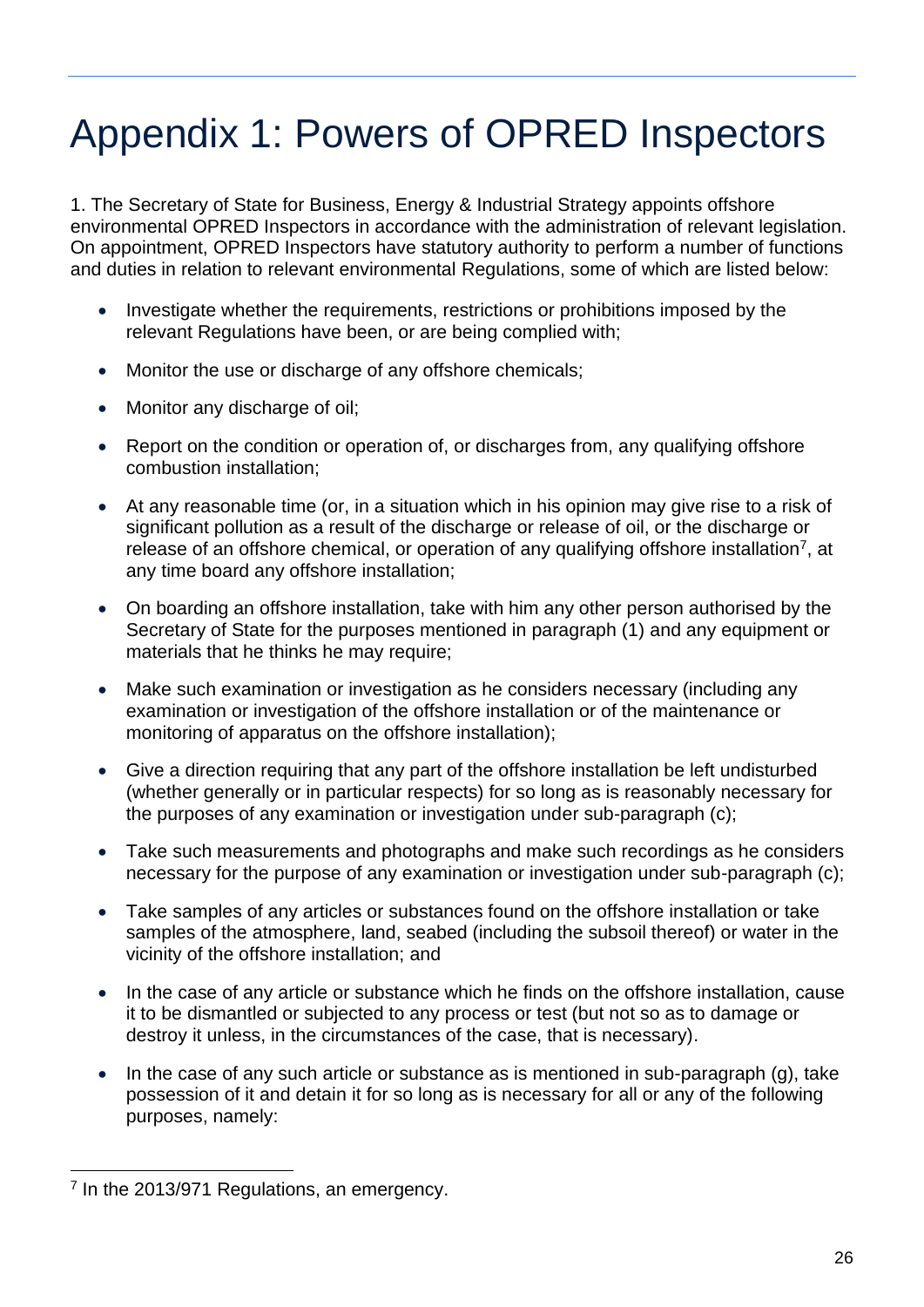- $\circ$  to examine it and do to it anything which he has power to do under that subparagraph;
- $\circ$  to ensure that it is not tampered with before his examination of it is completed; and
- o to ensure that it is available for use as evidence in any proceedings relating to an offence under the Regulations.
- Require any person whom he has reasonable cause to believe is able to give any information relevant to any examination or investigation under sub-paragraph (c):
	- o to attend at a place and time specified by the OPRED Inspector;
	- o to answer (in the absence of any person other than persons whom the OPRED Inspector may allow to be present and a person nominated to be present by the person upon whom the requirement is imposed) such questions as the OPRED Inspector thinks fit to ask; and
	- o to sign a declaration as to the truth of his answers.
- Require the production of, and inspect and take copies of :
	- o any records which by virtue of any provision of any permit are required to be kept; and
	- o any records which he considers it necessary for him to see for the purposes of any examination or investigation under sub-paragraph (c).
- Require any person to afford him such facilities and assistance with respect to any matters or things within that person's control or in relation to which that person has responsibilities as the OPRED Inspector considers are necessary to enable him to exercise any of the powers conferred on him by the Regulations.